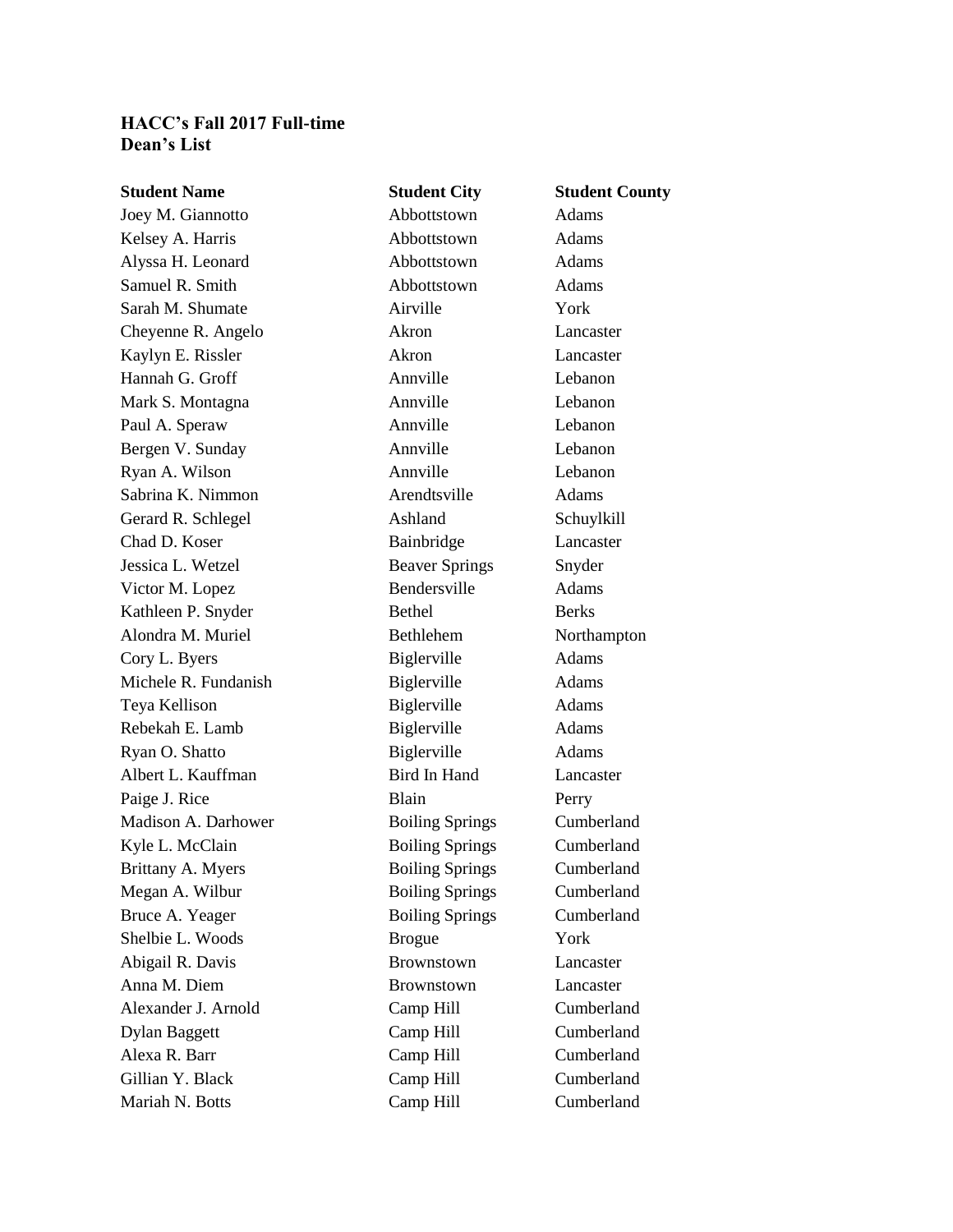| <b>Gwennevere Buss</b>   | Camp Hill | Cumberland |
|--------------------------|-----------|------------|
| Theodore D. Coomes       | Camp Hill | Cumberland |
| Shannon Cox              | Camp Hill | Cumberland |
| Ibrahima K. Doukoure     | Camp Hill | Cumberland |
| Emily L. Feldman         | Camp Hill | Cumberland |
| Brianna L. Fisher        | Camp Hill | Cumberland |
| Carissa L. Fisher        | Camp Hill | Cumberland |
| Nicholas T. Fortini      | Camp Hill | Cumberland |
| Truc T. Hoang            | Camp Hill | Cumberland |
| Kimberlee A. Kaylor      | Camp Hill | Cumberland |
| Marilee K. Kefover       | Camp Hill | Cumberland |
| Marjorie M. Keller       | Camp Hill | Cumberland |
| Ester H. Lasap           | Camp Hill | Cumberland |
| Braeden T. Laudenslager  | Camp Hill | Cumberland |
| Sarah M. Law             | Camp Hill | Cumberland |
| Dawn M. Lewis            | Camp Hill | Cumberland |
| Courtney M. Marietta     | Camp Hill | Cumberland |
| Benjamin L. Miller       | Camp Hill | Cumberland |
| Derek S. Miller          | Camp Hill | Cumberland |
| Pete E. Mitsios          | Camp Hill | Cumberland |
| Jimmy D. Permenter       | Camp Hill | Cumberland |
| Madeline V. Plank        | Camp Hill | Cumberland |
| Sagaurav Pokhrel         | Camp Hill | Cumberland |
| Jessica E. Ramassat-Toro | Camp Hill | Cumberland |
| Katy E. Romberger        | Camp Hill | Cumberland |
| Ella S. Sandnes          | Camp Hill | Cumberland |
| Halimatou S. Seini       | Camp Hill | Cumberland |
| Victoria R. Slobodian    | Camp Hill | Cumberland |
| Angel Solmonson          | Camp Hill | Cumberland |
| Samuel R. Spears         | Camp Hill | Cumberland |
| Brittany L. Spitler      | Camp Hill | Cumberland |
| Kayla M. Starr           | Camp Hill | Cumberland |
| Michael T. Stettler      | Camp Hill | Cumberland |
| <b>Michael Tawadros</b>  | Camp Hill | Cumberland |
| Cooper T. Teffeteller    | Camp Hill | Cumberland |
| Thuy D. Tran             | Camp Hill | Cumberland |
| Ilija Trgo               | Camp Hill | Cumberland |
| Laura N. Williams        | Camp Hill | Cumberland |
| <b>Brandon Wilt</b>      | Camp Hill | Cumberland |
| Alek S. Woof             | Camp Hill | Cumberland |
| Christian J. Wright      | Camp Hill | Cumberland |
| Aminata Amadou Kindo     | Carlisle  | Cumberland |
| Eric M. Beam             | Carlisle  | Cumberland |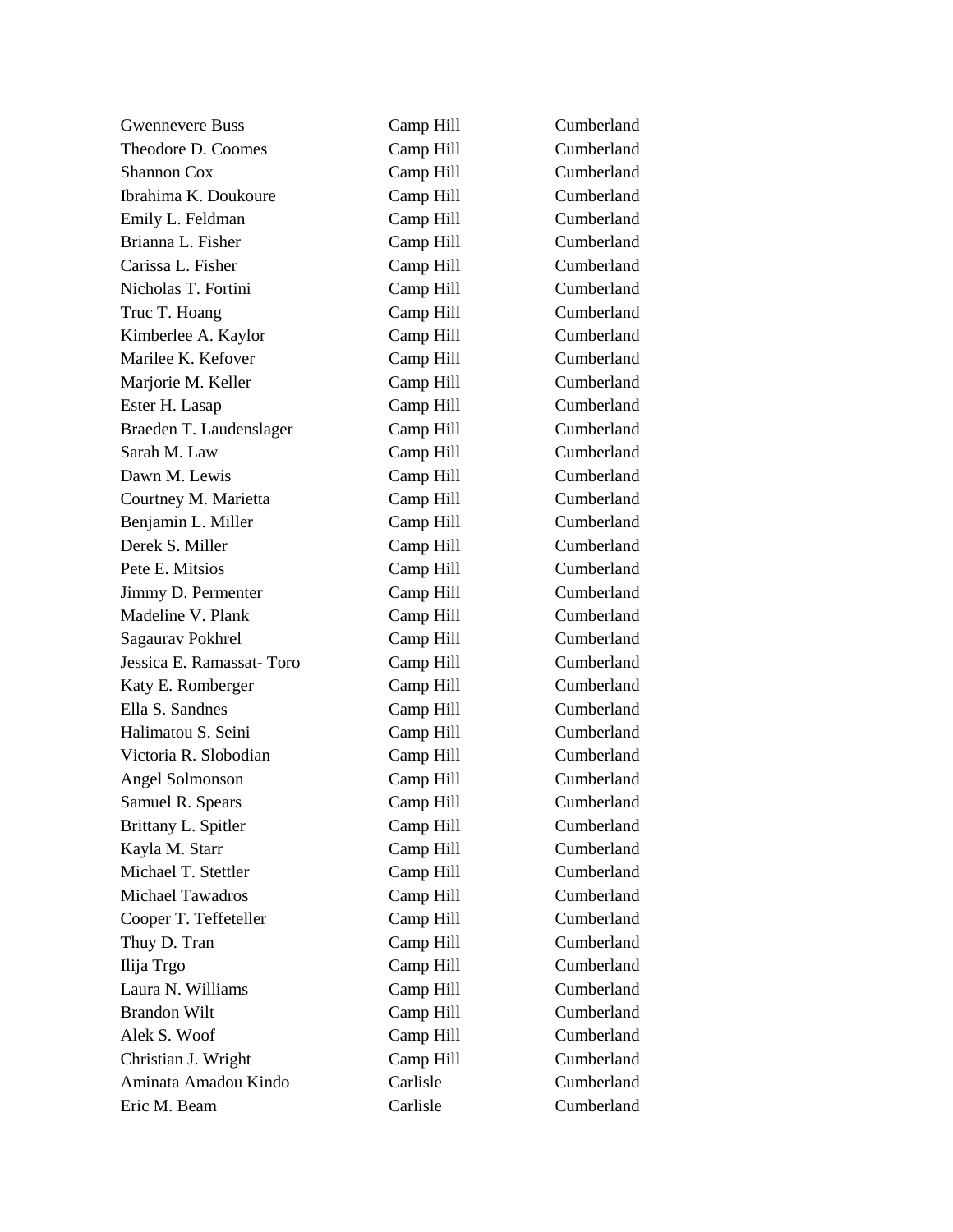| Lenisa Berrios           | Carlisle | Cumberland |
|--------------------------|----------|------------|
| Rebecca Colpetzer        | Carlisle | Cumberland |
| Amanda E. Davis          | Carlisle | Cumberland |
| Morgan Day               | Carlisle | Cumberland |
| <b>Becky Dechene</b>     | Carlisle | Cumberland |
| Africa R. Degler-Glacken | Carlisle | Cumberland |
| Sarah I. Dugan           | Carlisle | Cumberland |
| Aaron F. Elder           | Carlisle | Cumberland |
| <b>Quinn Erney</b>       | Carlisle | Cumberland |
| Hilmi O. Evren           | Carlisle | Cumberland |
| Amed A. Farook           | Carlisle | Cumberland |
| Mitchell A. Greene       | Carlisle | Cumberland |
| Jordan P. Grega          | Carlisle | Cumberland |
| Chyann E. Jewell         | Carlisle | Cumberland |
| Kaitlyn L. Johnson       | Carlisle | Cumberland |
| Andrew M. Joseph         | Carlisle | Cumberland |
| Stephen D. Lewis         | Carlisle | Cumberland |
| Nathaniel L. Liberator   | Carlisle | Cumberland |
| Cara Lin                 | Carlisle | Cumberland |
| Joseph Lockwood          | Carlisle | Cumberland |
| Ethan D. Loscher         | Carlisle | Cumberland |
| Megan Lyons              | Carlisle | Cumberland |
| Trevor L. Mack           | Carlisle | Cumberland |
| Syntara L. Mullen        | Carlisle | Cumberland |
| Daniel R. Ondrusek       | Carlisle | Cumberland |
| Barbara Oyeson           | Carlisle | Cumberland |
| Margi M. Pathak          | Carlisle | Cumberland |
| Kimberly L. Reisch       | Carlisle | Cumberland |
| Cari A. Russell          | Carlisle | Cumberland |
| Melih B. Saygin          | Carlisle | Cumberland |
| Kyle Schnitzer           | Carlisle | Cumberland |
| Rachel E. Seitz          | Carlisle | Cumberland |
| Kyrsten A. Shearer       | Carlisle | Cumberland |
| Austine T. Shughart      | Carlisle | Cumberland |
| Rezkalla M. Soliman      | Carlisle | Cumberland |
| Felicia Stackhouse       | Carlisle | Cumberland |
| Keith M. Streeter        | Carlisle | Cumberland |
| Ashley D. Taylor         | Carlisle | Cumberland |
| Yedidia A. Thiombiano    | Carlisle | Cumberland |
| Nicholas K. Thompson     | Carlisle | Cumberland |
| Gabriel J. Tiday         | Carlisle | Cumberland |
| Emma F. Van Grouw        | Carlisle | Cumberland |
| Catherine M. Villa-Lobos | Carlisle | Cumberland |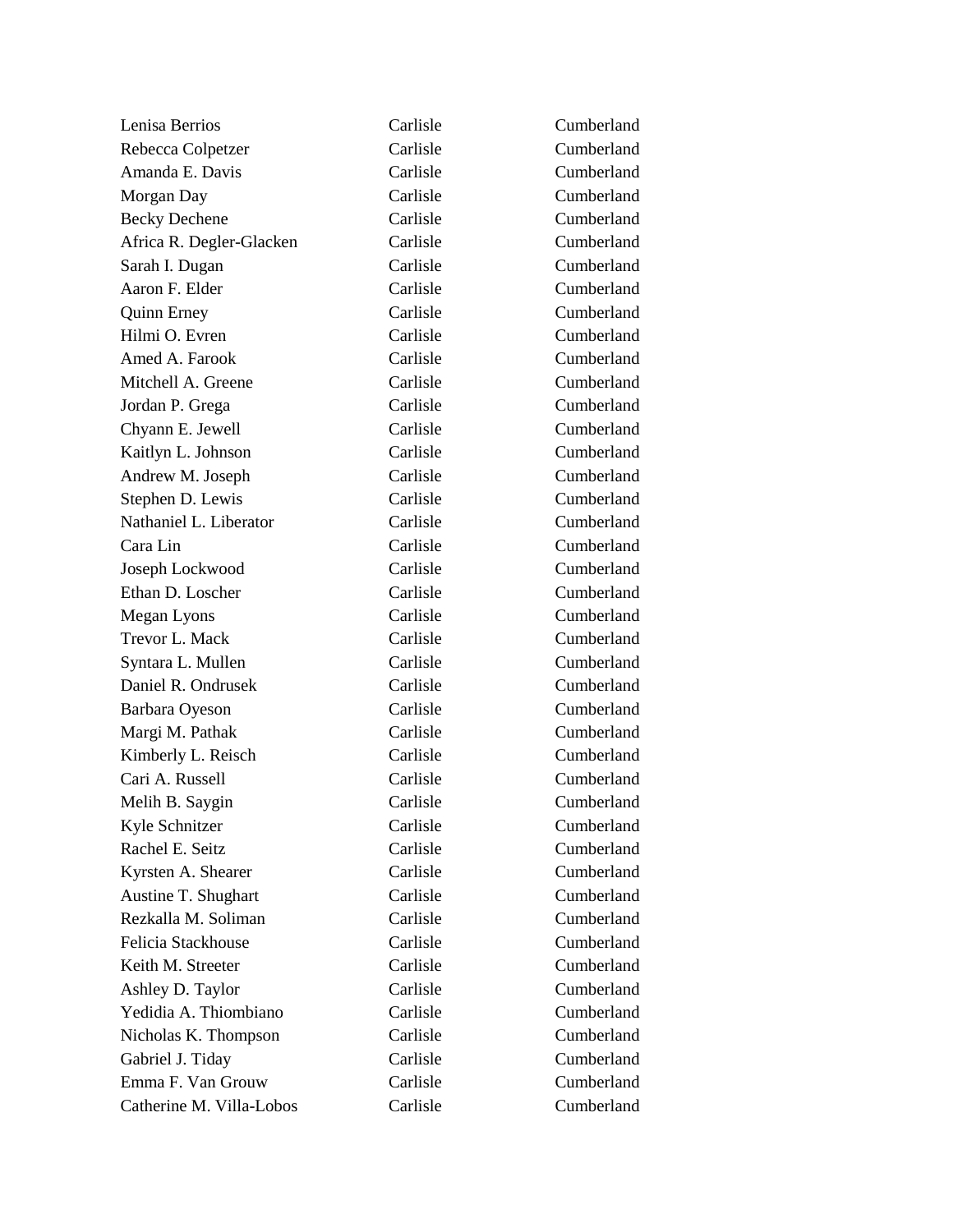Jeremy E. Weaver Carlisle Cumberland Michelle E. Weber Carlisle Carlisle Cumberland Morgan M. White Carlisle Carlisle Cumberland Valerie G. Woods Carlisle Cumberland Joseph A. Zell Carlisle Cumberland Mayra P. Bautista Chambersburg Franklin Sydney E. Duffey Chambersburg Franklin Alyssa E. Dunn Chambersburg Franklin Janessa L. Edwards Chambersburg Franklin Telsi M. Greicar Chambersburg Franklin Paul I. Hock Chambersburg Franklin Jonathan D. Huntoon Chambersburg Franklin Ellyon E. Mills Chambersburg Franklin Douglas W. Muir Chambersburg Franklin Jessica R. Myers Chambersburg Franklin Elania S. Richardson Chambersburg Franklin Lakin M. Rotz Chambersburg Franklin Christina N. Shearer Chambersburg Franklin Morghan R. Small Chambersburg Franklin Ryan W. Wingert Chambersburg Franklin Rachel M. Boldt Christiana Lancaster Lauren F. Esh Christiana Lancaster Marissa Berry Coal Township Northumberland Katelyn J. Yost Cogan Station Lycoming Robert J. Dutcher Columbia Lancaster Joshua M. Slaymaker Columbia Lancaster David T. Stoudt Columbia Lancaster Trenton K. Gingerich Conestoga Lancaster Christian Ashlin Dallastown York Melony R. Frock Dallastown York Shanta M. Hake Dallastown York Ryan M. Holloway Dallastown York Seth M. Schuler Dallastown York Canaan A. Snyder Dallastown York Kristan Zehl Dallastown York Conner J. Noblit Dalmatia Northumberland Evan Martz **Danville** Montour Jarad Braddock Dauphin Dauphin Tracy Daubert Dauphin Dauphin Dauphin Megan A. Derois Dauphin Dauphin Jonathan P. Flatley **Dauphin** Dauphin Dauphin Daniel R. Jacobs Dauphin Dauphin

Paige M. Voegele Carlisle Carlisle Cumberland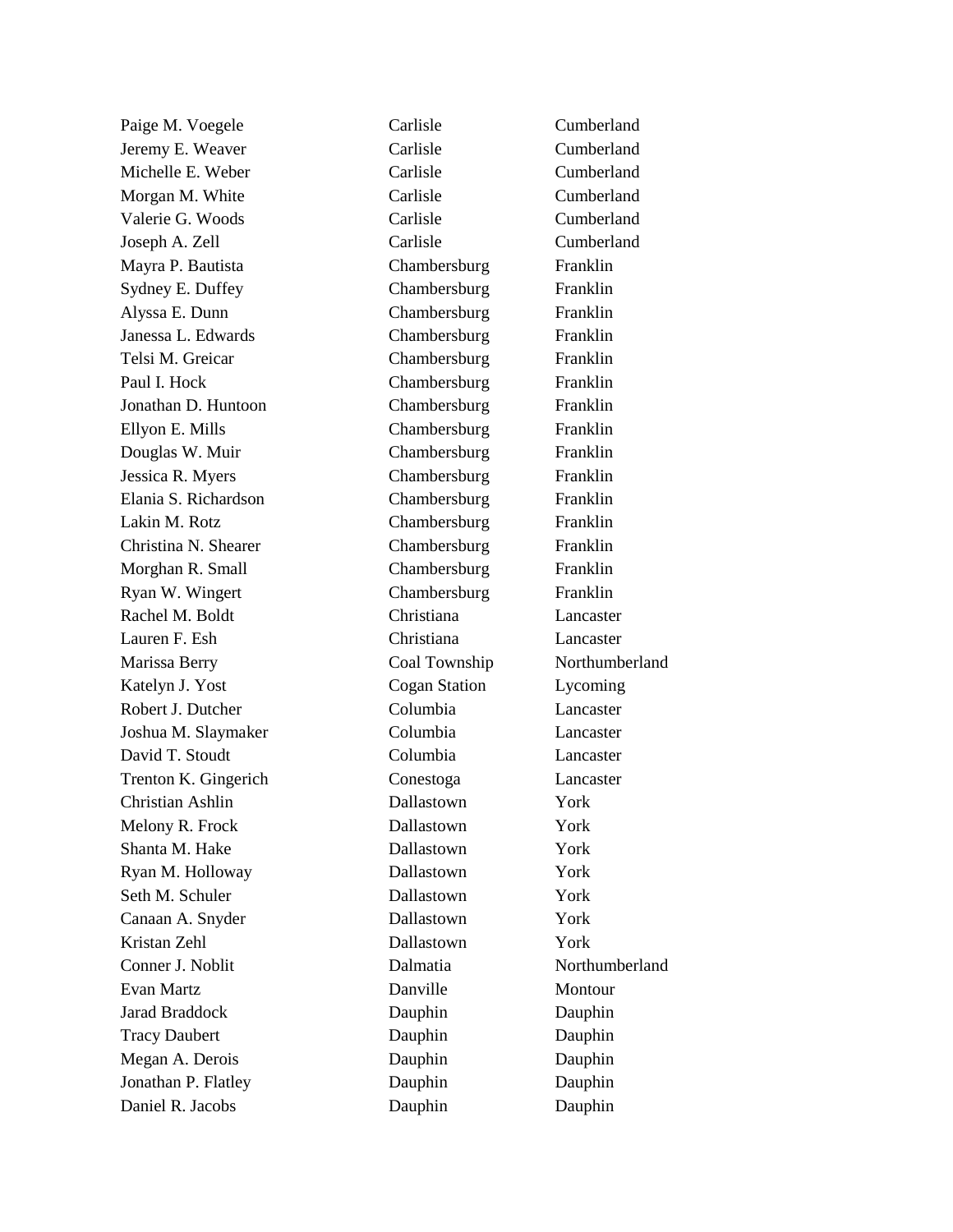| David G. LaPlante      | Dauphin   | Dauphin   |
|------------------------|-----------|-----------|
| Wesley J. Miller       | Dauphin   | Dauphin   |
| Kyle T. Orem           | Delta     | York      |
| <b>Rachel Ritter</b>   | Delta     | York      |
| Gedeon B. Apana Mpouma |           |           |
| Touamboy               | Denver    | Lancaster |
| Katherine F. DiCiano   | Denver    | Lancaster |
| Bryanna D. Fox         | Denver    | Lancaster |
| Olivia R. Hess         | Denver    | Lancaster |
| Trevor L. Lehman       | Denver    | Lancaster |
| Katrina R. Martin      | Denver    | Lancaster |
| Savanna R. Wanner      | Denver    | Lancaster |
| Thomas R. Alleman      | Dillsburg | York      |
| Anthony M. Ashbridge   | Dillsburg | York      |
| Chung Thi K. Doan      | Dillsburg | York      |
| Ted B. Kautz           | Dillsburg | York      |
| Alyssa L. Kuykendall   | Dillsburg | York      |
| Richard J. Lavery      | Dillsburg | York      |
| Ashley N. Marconi      | Dillsburg | York      |
| Justin L. Markle       | Dillsburg | York      |
| Erin M. McKay          | Dillsburg | York      |
| Kristen N. Miller      | Dillsburg | York      |
| Rachael M. Mullen      | Dillsburg | York      |
| Carl B. Parisi         | Dillsburg | York      |
| Laura N. Pursell       | Dillsburg | York      |
| Melanie I. Schmid      | Dillsburg | York      |
| Leah Sentz             | Dillsburg | York      |
| Darren M. Toomey       | Dillsburg | York      |
| David M. Tristan       | Dillsburg | York      |
| Jessica S. Ulrich      | Dillsburg | York      |
| Joseph E. Wolf         | Dillsburg | York      |
| Brady A. DeShong       | Dover     | York      |
| Thierry A. Gingrich    | Dover     | York      |
| Allison N. Hanna       | Dover     | York      |
| Devon M. Heffley       | Dover     | York      |
| Dakota Hilbert         | Dover     | York      |
| Aren L. Himes          | Dover     | York      |
| Kelly J. Kidd          | Dover     | York      |
| Hunter J. Merrick      | Dover     | York      |
| Katie N. Mummert       | Dover     | York      |
| Courtney S. Reynolds   | Dover     | York      |
| Miranda Wheeler        | Dover     | York      |
| Joshua A. Criswell     | Duncannon | Perry     |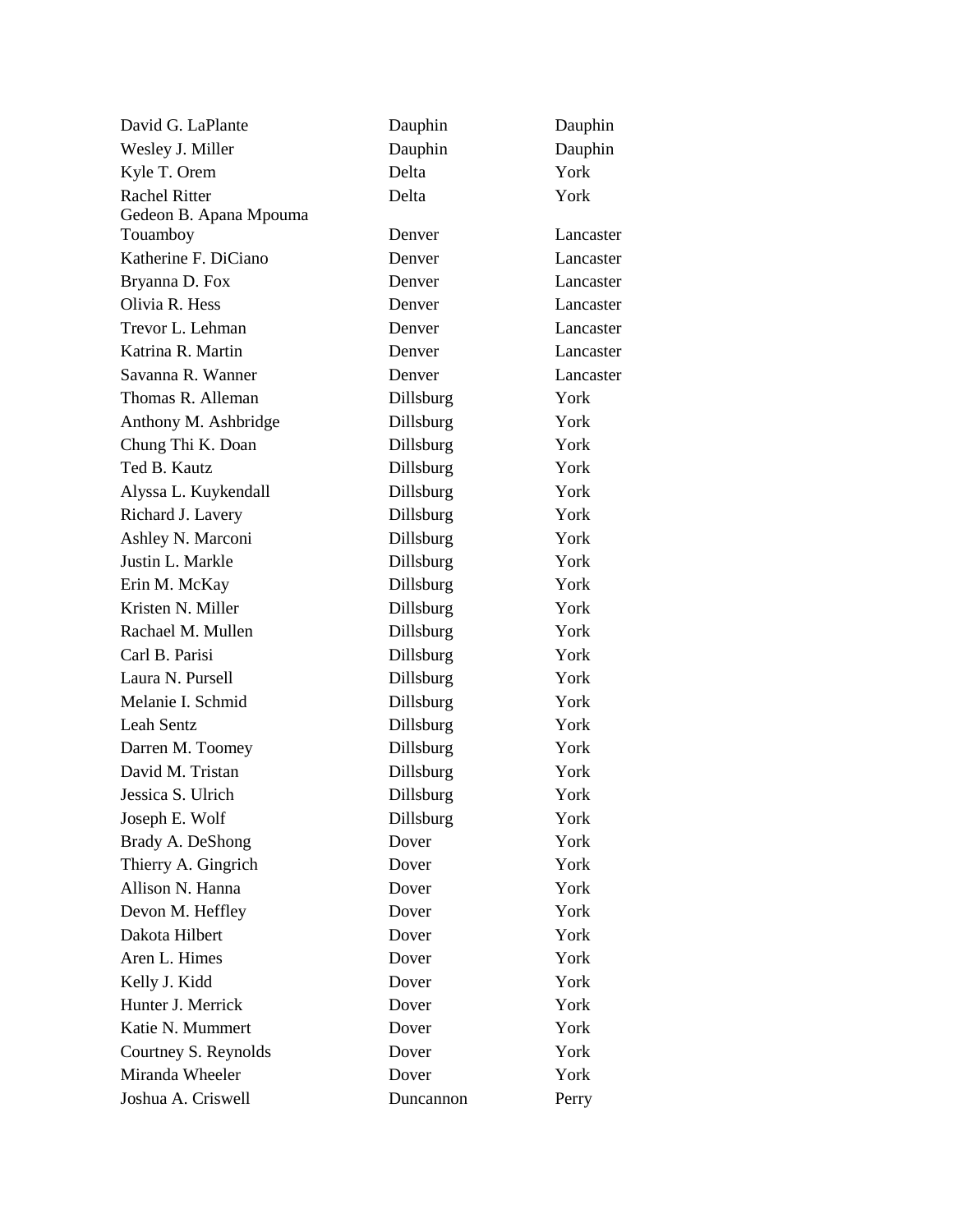| Makayla A. Eller       | Duncannon              | Perry        |
|------------------------|------------------------|--------------|
| Joseph A. Fabiankovitz | Duncannon              | Perry        |
| Taylor V. Lewis        | Duncannon              | Perry        |
| Bryce M. Lightner      | Duncannon              | Perry        |
| Shana A. Louden        | Duncannon              | Perry        |
| Curtis W. Ogden        | Duncannon              | Perry        |
| Henry Robinson         | Duncannon              | Perry        |
| John J. Selle          | Duncannon              | Perry        |
| Rebekah Smith          | Duncannon              | Perry        |
| Jeremy M. Sultzaberger | Duncannon              | Perry        |
| Austin A. Wilt         | Duncannon              | Perry        |
| Cheynae M. Donofrio    | East Berlin            | Adams        |
| Alexa T. Groft         | East Berlin            | Adams        |
| Taylor J. Groft        | East Berlin            | Adams        |
| Ryan R. Hursh          | East Berlin            | Adams        |
| <b>Grady Miller</b>    | <b>East Berlin</b>     | Adams        |
| Tessa M. Ruppert       | East Berlin            | Adams        |
| Carley M. Smith        | East Berlin            | <b>Adams</b> |
| Alivia K. Spahr        | East Berlin            | Adams        |
| Kelsey M. Weaver       | East Berlin            | Adams        |
| Jordan N. Withjack     | East Berlin            | Adams        |
| Brandon C. Ramiro      | East Earl              | Lancaster    |
| Michaeline K. Rogers   | East Earl              | Lancaster    |
| Alexander J. Wrightson | East Earl              | Lancaster    |
| Tierra L. Zimmerman    | East Earl              | Lancaster    |
| Angela M. Bleyer       | <b>East Petersburg</b> | Lancaster    |
| Collin W. Fink         | <b>East Petersburg</b> | Lancaster    |
| Javiera N. Robinson    | <b>East Petersburg</b> | Lancaster    |
| Chelsea E. White       | <b>East Petersburg</b> | Lancaster    |
| Lauren L. Vawn         | <b>East Waterford</b>  | Juniata      |
| Rediate G. Balcha      | Elizabethtown          | Lancaster    |
| Stephanie J. Balmer    | Elizabethtown          | Lancaster    |
| Andrew R. Caldwell     | Elizabethtown          | Lancaster    |
| John D. Cedeno         | Elizabethtown          | Lancaster    |
| Austin J. Derr         | Elizabethtown          | Lancaster    |
| Yolanda M. Dwyer       | Elizabethtown          | Lancaster    |
| <b>Stacy Frey</b>      | Elizabethtown          | Lancaster    |
| Sabir Mali             | Elizabethtown          | Lancaster    |
| Shakira R. McCollum    | Elizabethtown          | Lancaster    |
| Marina J. McDonough    | Elizabethtown          | Lancaster    |
| John Q. Nicholson      | Elizabethtown          | Lancaster    |
| Shaina R. Paris        | Elizabethtown          | Lancaster    |
| Sarah L. Phillippe     | Elizabethtown          | Lancaster    |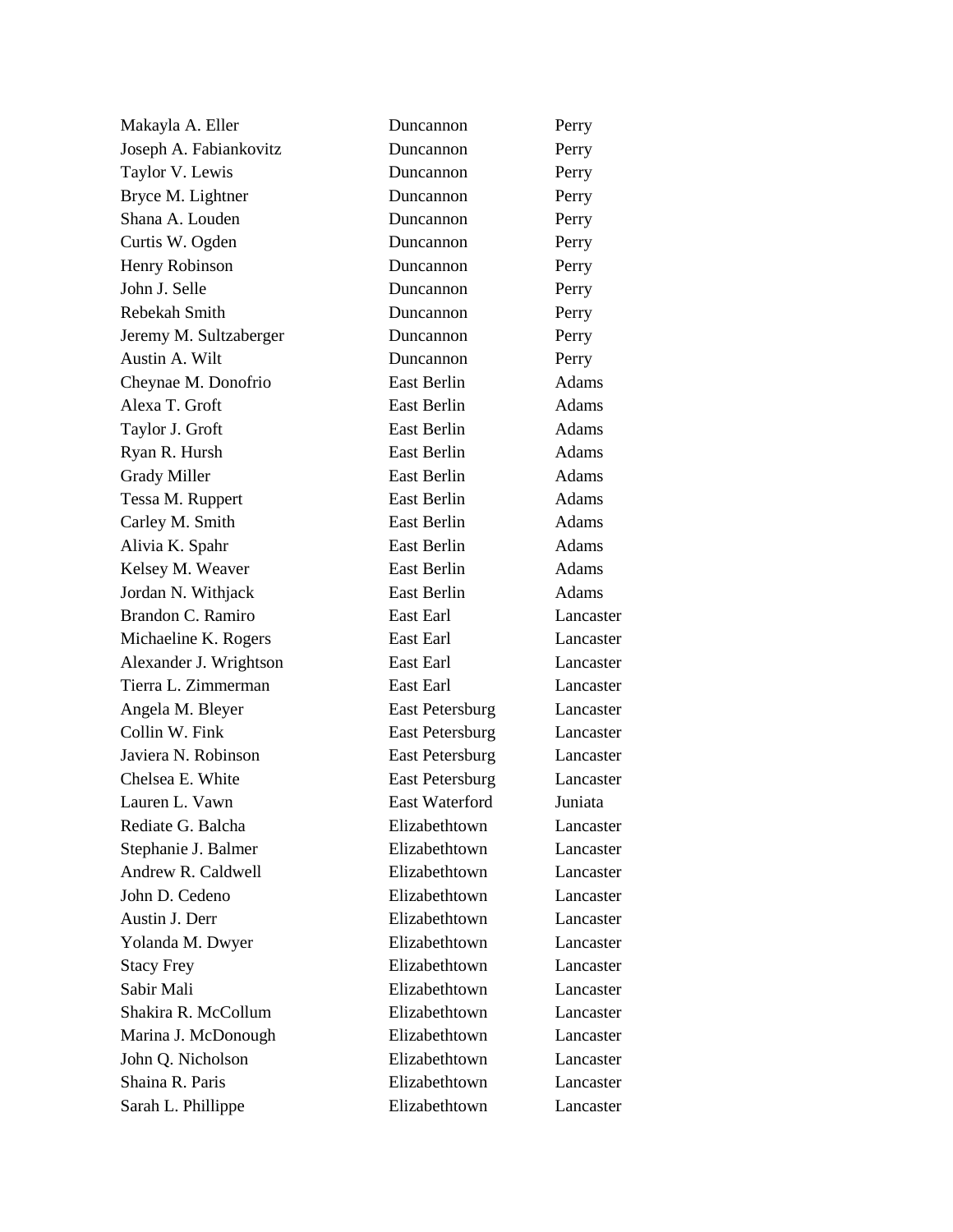Micayla Roberts Elizabethtown Lancaster Matthew Romain Elizabethtown Lancaster Emma K. Wenger Elizabethtown Lancaster Jessica A. Wilson Elizabethtown Lancaster Jordan L. Zeigler Elizabethtown Lancaster Hannah J. Zeiset Elizabethtown Lancaster Travis A. Deitrich Elizabethville Dauphin Kelsey Hoffman Elizabethville Dauphin Adam Engel Elliottsburg Perry Chad W. Stake Elliottsburg Perry Savannah M. Urich Elliottsburg Perry Katherine Trost Elverson Chester Jonah C. Walston Emigsville York Uzma Ali Enola Cumberland Abderrahim Amara Enola Cumberland Wei Bai Enola Cumberland Mohammed Boutkhili Enola Cumberland Noah A. Burton Enola Cumberland Chelsea A. Crist Enola Cumberland Santos K. Fernandez-Montalvo Enola Cumberland Jamie L. Fouch Enola Enola Cumberland Dev J. Ghodasara Enola Cumberland Elyse B. Gordon Enola Cumberland Fery B. Kalaria Enola Cumberland Foram B. Kalaria **Enola** Enola Cumberland Utsav D. Kanani Enola Cumberland Brandon T. Kauffman Enola Cumberland Joyce D. Kim Enola Cumberland Poonam Kumar **Enola** Enola Cumberland Marni E. Magaro Enola Cumberland Abigail E. Mckenney Enola Cumberland Kaitlin M. McMillen Enola Enola Cumberland Cristina Popescu Enola Cumberland Nicholas T. Robertson Enola Cumberland Diana V. Shershun Enola Cumberland David Stepanyan Enola Cumberland Matthew T. Stocker **Enola** Enola Cumberland Baylee A. Whitebread Enola Enola Cumberland Koby J. Wright Enola Cumberland Farah K. Abdulrahman Ephrata Lancaster Natalia Bedoya Ephrata Lancaster Tsveta S. Doncheva Ephrata Lancaster Amelia Gormley Ephrata Lancaster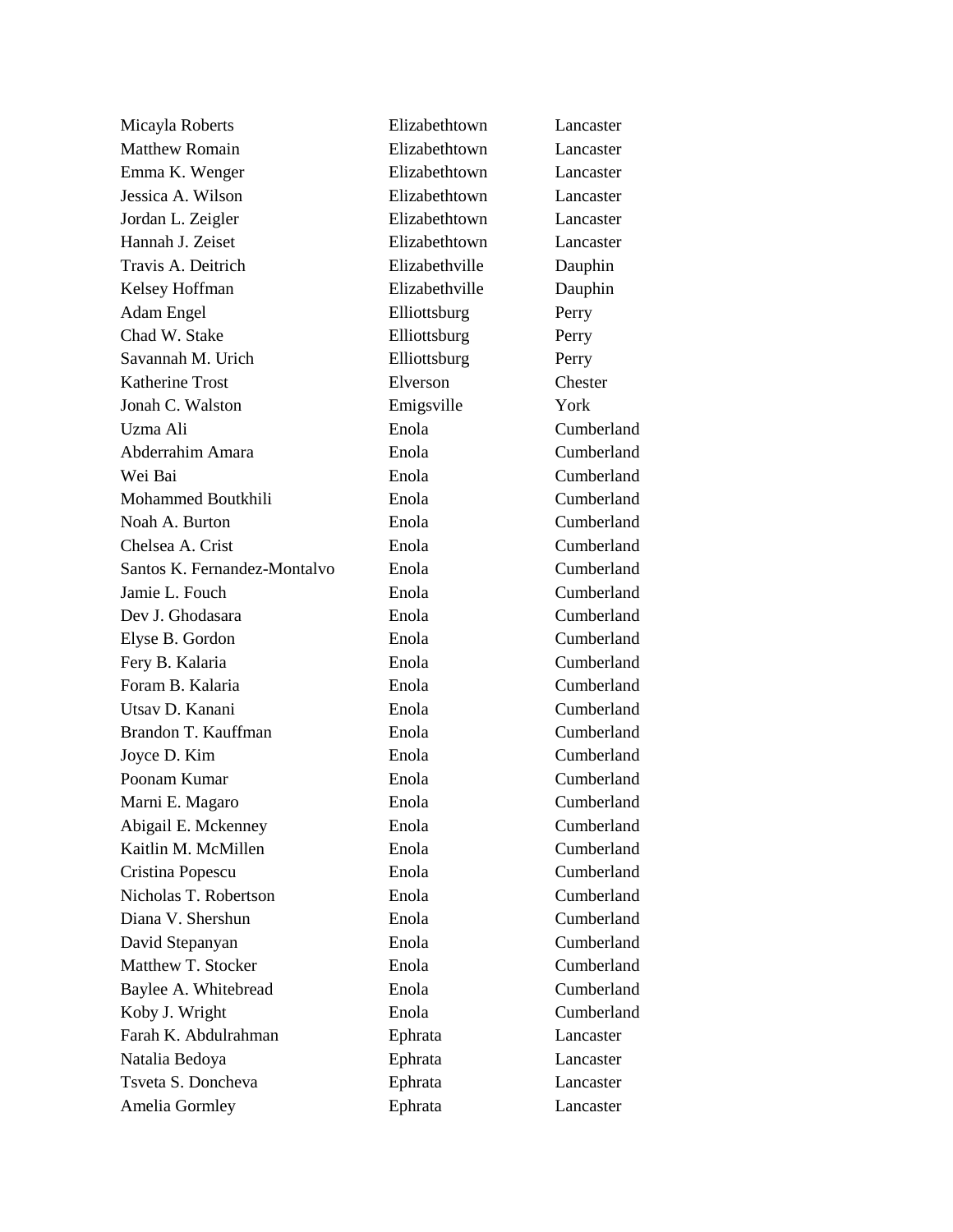| Brandon T. Groff      | Ephrata       | Lancaster    |
|-----------------------|---------------|--------------|
| Joshua Harple         | Ephrata       | Lancaster    |
| Cassandra Heil        | Ephrata       | Lancaster    |
| Andrew M. Joyce       | Ephrata       | Lancaster    |
| Nathaniel D. Martin   | Ephrata       | Lancaster    |
| Samantha A. Moore     | Ephrata       | Lancaster    |
| Joshua Myers          | Ephrata       | Lancaster    |
| Anthony M. Ramos      | Ephrata       | Lancaster    |
| Jordan A. Raudenbush  | Ephrata       | Lancaster    |
| Erica J. Sensenig     | Ephrata       | Lancaster    |
| Shannon M. Steffy     | Ephrata       | Lancaster    |
| Thao T. Tran          | Ephrata       | Lancaster    |
| Sydney Velky          | Ephrata       | Lancaster    |
| <b>Emily Ward</b>     | Ephrata       | Lancaster    |
| Rendell J. Weaver     | Ephrata       | Lancaster    |
| Joshua M. Zamrin      | Ephrata       | Lancaster    |
| Kyla J. Burkey        | <b>Etters</b> | York         |
| Clinton L. Danner     | Etters        | York         |
| Bailey A. Faesel      | Etters        | York         |
| Alexis E. Flitcraft   | <b>Etters</b> | York         |
| Steven M. Hall        | Etters        | York         |
| Michael G. Kepko      | Etters        | York         |
| Harrison J. Mann      | Etters        | York         |
| Tianna L. Mitchell    | <b>Etters</b> | York         |
| Johnathan T. Newcomer | Etters        | York         |
| Samantha L. Robison   | Etters        | York         |
| Tony M. Tran          | Etters        | York         |
| Julie K. West         | <b>Etters</b> | York         |
| Callie Fennimore      | Fairfield     | Adams        |
| Brookelynn E. Grinder | Fairfield     | Adams        |
| Justine N. Iaea       | Fairfield     | <b>Adams</b> |
| Karter N. Keller      | Fairfield     | Adams        |
| Nicole S. Knoedler    | Fairfield     | Adams        |
| Joseph C. Pecher      | Fairfield     | Adams        |
| Katharina Roberts     | Fairfield     | Adams        |
| Megan C. Pitz         | Fawn Grove    | York         |
| Blasia R. Drumm       | Fayetteville  | Franklin     |
| Gregory M. Funck      | Fayetteville  | Franklin     |
| Alexis M. Robles      | Fayetteville  | Franklin     |
| Shania Sharar         | Fayetteville  | Franklin     |
| Rafferty S. Fazio     | Felton        | York         |
| Taylor G. Halle       | Felton        | York         |
| Barbara A. Kerr       | Felton        | York         |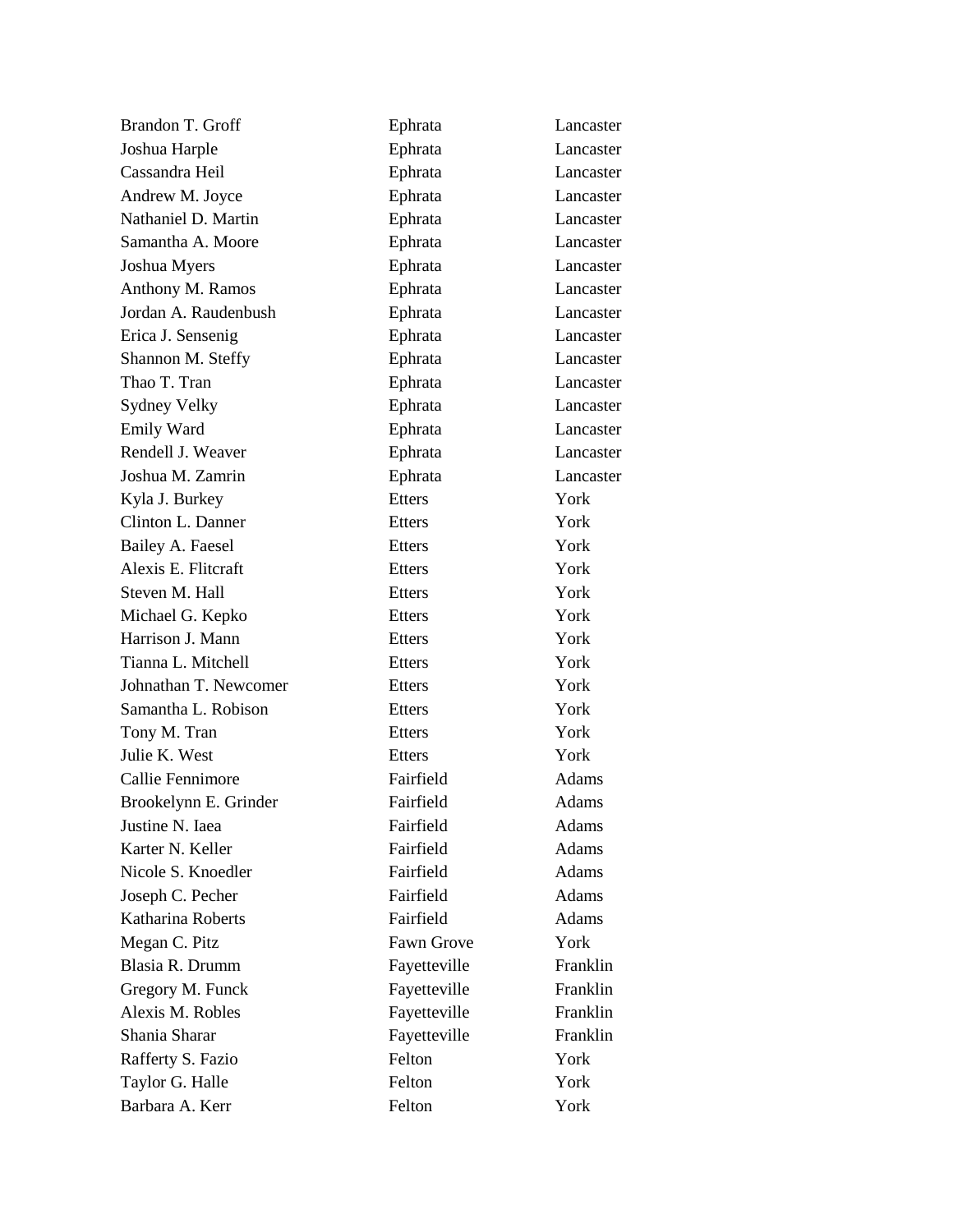| Christina M. Mills        | Felton           | York         |
|---------------------------|------------------|--------------|
| Adam C. Kiser             | Fredericksburg   | Lebanon      |
| Jessica G. Ressler        | Gap              | Lancaster    |
| Rebecca L. Asper          | Gardners         | Adams        |
| Abigail G. FinFrock       | Gardners         | Adams        |
| Margaux E. Army           | Gettysburg       | Adams        |
| Maddison J. Brewster      | Gettysburg       | Adams        |
| Nadia N. Chilcoat         | Gettysburg       | Adams        |
| Sarah L. Corradetti       | Gettysburg       | Adams        |
| Elizabeth A. Craine       | Gettysburg       | Adams        |
| Jeremy B. Craine          | Gettysburg       | Adams        |
| Christina M. Hazlett      | Gettysburg       | Adams        |
| Erin M. Heeschen          | Gettysburg       | Adams        |
| Jennifer L. Keiser        | Gettysburg       | Adams        |
| Jordan M. Kile            | Gettysburg       | Adams        |
| Mackenzie W. Kretz        | Gettysburg       | Adams        |
| Keevan F. Merryman        | Gettysburg       | Adams        |
| Courtney N. Mumaw         | Gettysburg       | Adams        |
| Kali E. Myers             | Gettysburg       | Adams        |
| Jason R. Nichols          | Gettysburg       | <b>Adams</b> |
| Katherine A. Piper        | Gettysburg       | Adams        |
| Charles M. Riemer         | Gettysburg       | Adams        |
| Monica Schafer            | Gettysburg       | Adams        |
| <b>Kelsey Slonaker</b>    | Gettysburg       | Adams        |
| Danuel L. Smith           | Gettysburg       | Adams        |
| Jacob C. Smith            | Gettysburg       | Adams        |
| Elizabeth A. Wilson       | Gettysburg       | Adams        |
| Morissa A. Gouak          | Glen Rock        | York         |
| Gaelan M. Hagler          | Glen Rock        | York         |
| Kathleen F. Lochary-Quinn | <b>Glen Rock</b> | York         |
| <b>Waylon McDaniel</b>    | Glen Rock        | York         |
| <b>Brooke Gotwalt</b>     | Glenville        | York         |
| Victoria L. Lemmon        | Glenville        | York         |
| David M. Lenig            | Glenville        | York         |
| Stephen D. Miller         | Glenville        | York         |
| Evan M. Baker             | Grantville       | Dauphin      |
| Emily L. Lingle           | Grantville       | Dauphin      |
| Itzel A. Rodriguez        | Grantville       | Dauphin      |
| Cameron C. Koppenhaver    | Gratz            | Dauphin      |
| Madissen K. Miller        | Gratz            | Dauphin      |
| Hanna A. Novinger         | Gratz            | Dauphin      |
| Amanda M. Acri            | Halifax          | Dauphin      |
| Delaina J. Carvell        | Halifax          | Dauphin      |
|                           |                  |              |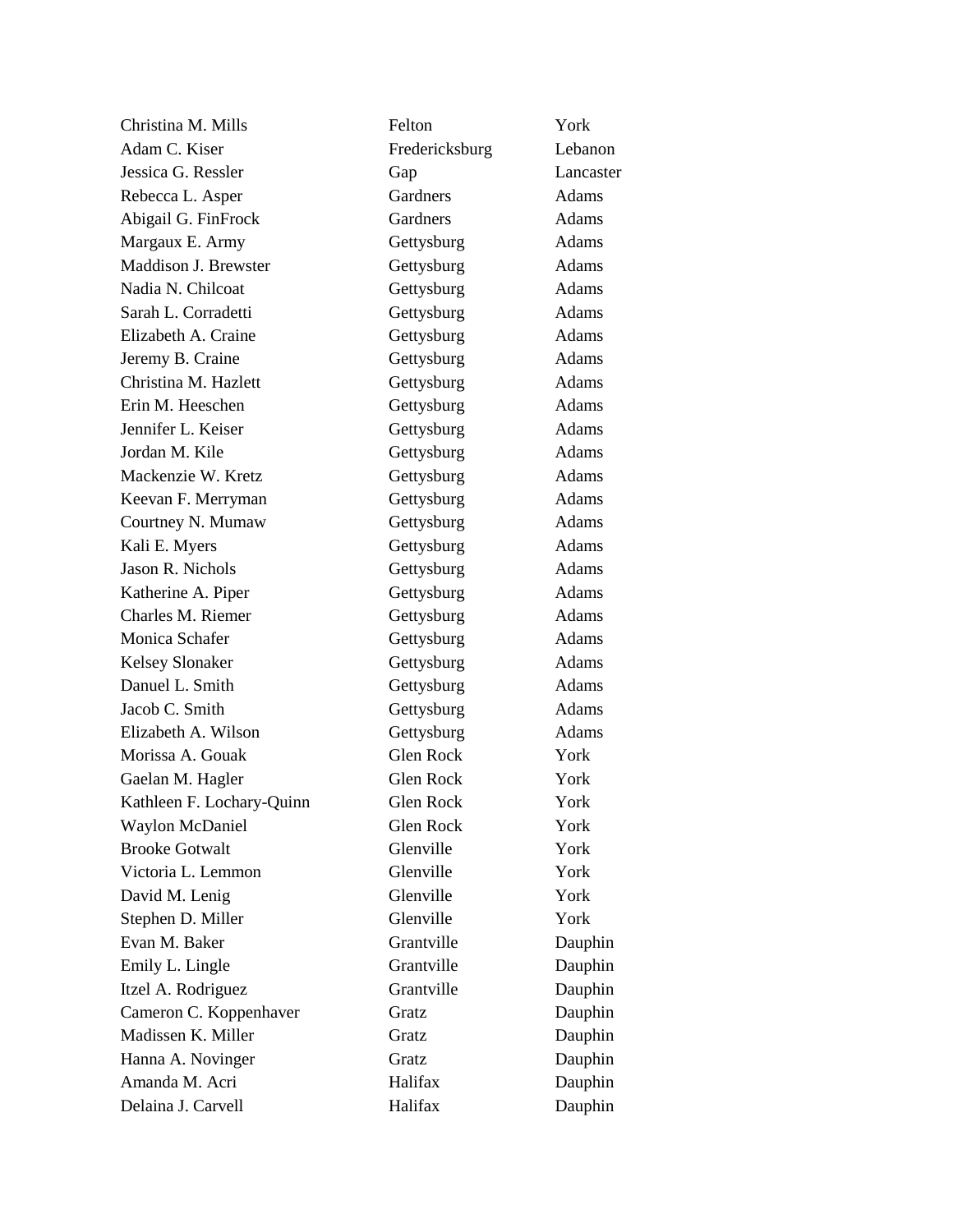| Amber E. Coppula         | Halifax | Dauphin      |
|--------------------------|---------|--------------|
| Andrea L. Grosser        | Halifax | Dauphin      |
| Cameron J. Hoy           | Halifax | Dauphin      |
| Valerie K. Lahr          | Halifax | Dauphin      |
| <b>Brynn Miller</b>      | Halifax | Dauphin      |
| Wesley A. Miller         | Halifax | Dauphin      |
| Daniel J. Osenbach       | Halifax | Dauphin      |
| Christopher R. Paul      | Halifax | Dauphin      |
| Ashley R. Sauder         | Halifax | Dauphin      |
| Kylee R. Sorichetti      | Halifax | Dauphin      |
| Paige A. Wolfe           | Halifax | Dauphin      |
| Tamara Korotkikh         | Hamburg | <b>Berks</b> |
| Zekiel Alejandrez        | Hanover | York         |
| Cassidy M. Altland       | Hanover | York         |
| Brianna N. Alwine        | Hanover | York         |
| Maxwell E. Bankert       | Hanover | York         |
| Ryan J. Barlow           | Hanover | York         |
| Eli A. Basom             | Hanover | York         |
| Madelyn C. Basom         | Hanover | York         |
| Jacob Biondo             | Hanover | York         |
| Rebecca Bollinger        | Hanover | York         |
| Helen R. Brust           | Hanover | York         |
| Che' N. DeFord           | Hanover | York         |
| Quinn N. DeVage          | Hanover | York         |
| Joseph P. Drexler        | Hanover | York         |
| Gabriel Eaton-Landau     | Hanover | York         |
| Colton H. Eisenhart      | Hanover | York         |
| David W. Ford            | Hanover | York         |
| Kinsey A. Hake           | Hanover | York         |
| Tyler A. Hancock         | Hanover | York         |
| MaKenzie A. Heindel      | Hanover | York         |
| Robert R. Heuisler       | Hanover | York         |
| Brady W. Higgins         | Hanover | York         |
| Kristen A. Hinkle        | Hanover | York         |
| Morganne G. Holtzman     | Hanover | York         |
| Robert B. Hoverkamp      | Hanover | York         |
| <b>Alexander Jackson</b> | Hanover | York         |
| Cody M. Jarratt          | Hanover | York         |
| <b>Randy King</b>        | Hanover | York         |
| Chad A. Koontz           | Hanover | York         |
| Eric Krzyzaniak          | Hanover | York         |
| Ferarri Landau           | Hanover | York         |
| Amber M. Long            | Hanover | York         |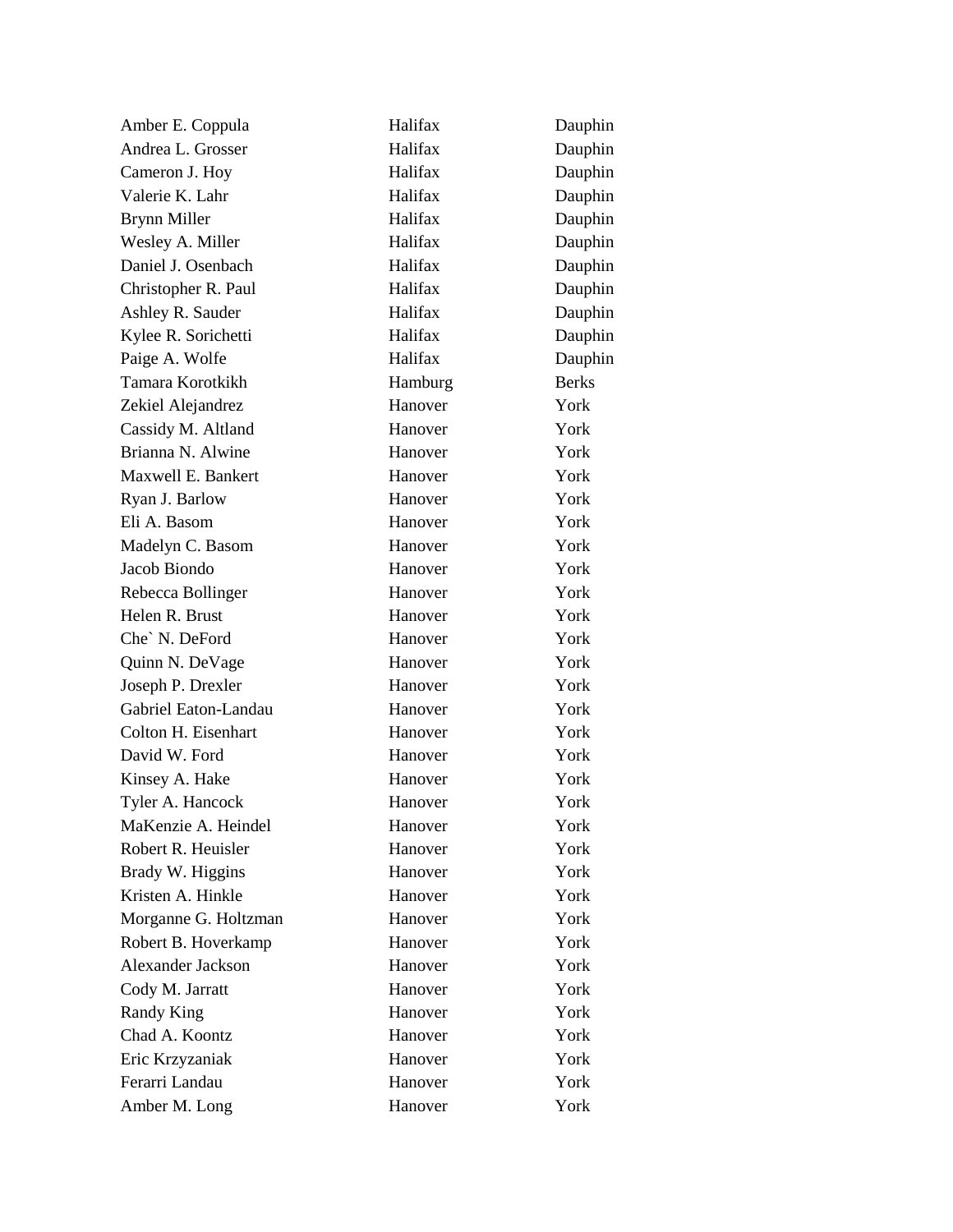| Elaina Long                   | Hanover     | York    |
|-------------------------------|-------------|---------|
| Moriah G. Morton              | Hanover     | York    |
| Noah J. Morton                | Hanover     | York    |
| Tanner J. Myers               | Hanover     | York    |
| Amber M. Nazelrod             | Hanover     | York    |
| Bailey A. Neveker             | Hanover     | York    |
| Jack D. Nunn                  | Hanover     | York    |
| <b>Emily Penner</b>           | Hanover     | York    |
| Ryan M. Riebling              | Hanover     | York    |
| Kristen Roop                  | Hanover     | York    |
| Jayder E. Saldarriaga Vanegas | Hanover     | York    |
| Alyson P. Schroeder           | Hanover     | York    |
| Alliyah E. Shelton            | Hanover     | York    |
| Amanda C. Showers             | Hanover     | York    |
| Nicholas A. Staub             | Hanover     | York    |
| Shane Tharp                   | Hanover     | York    |
| Miranda S. Walko              | Hanover     | York    |
| Rebecca Wallen                | Hanover     | York    |
| Bethany A. Zinn               | Hanover     | York    |
| Sean D. Zorn                  | Hanover     | York    |
| John W. Kuzmish               | Harborcreek | Erie    |
| Russell C. Aasen              | Harrisburg  | Dauphin |
| Barhamou H. Abdou             | Harrisburg  | Dauphin |
| Shyanne E. Acri               | Harrisburg  | Dauphin |
| Sarah Adamou                  | Harrisburg  | Dauphin |
| Oluwafunke C. Adejonwo        | Harrisburg  | Dauphin |
| Mohamed S. Ahmed              | Harrisburg  | Dauphin |
| Saadia Ali                    | Harrisburg  | Dauphin |
| Diocel A. Almacen             | Harrisburg  | Dauphin |
| Zaynab H. Alshaqaq            | Harrisburg  | Dauphin |
| Jonathan L. Arendale          | Harrisburg  | Dauphin |
| Luke R. Arnold                | Harrisburg  | Dauphin |
| Koffi B. Atiamon              | Harrisburg  | Dauphin |
| Olivia P. Backenstoes         | Harrisburg  | Dauphin |
| <b>Ahmed Saleck Bah</b>       | Harrisburg  | Dauphin |
| Mohamed Yahya Bah             | Harrisburg  | Dauphin |
| Hannah M. Baker               | Harrisburg  | Dauphin |
| Madeleine Raissa N. Bambile   | Harrisburg  | Dauphin |
| Joanna C. Barninger           | Harrisburg  | Dauphin |
| Jessica N. Bastida            | Harrisburg  | Dauphin |
| Anbria L. Bates               | Harrisburg  | Dauphin |
| <b>Zachary Beers</b>          | Harrisburg  | Dauphin |
| Atticus J. Bierbaum           | Harrisburg  | Dauphin |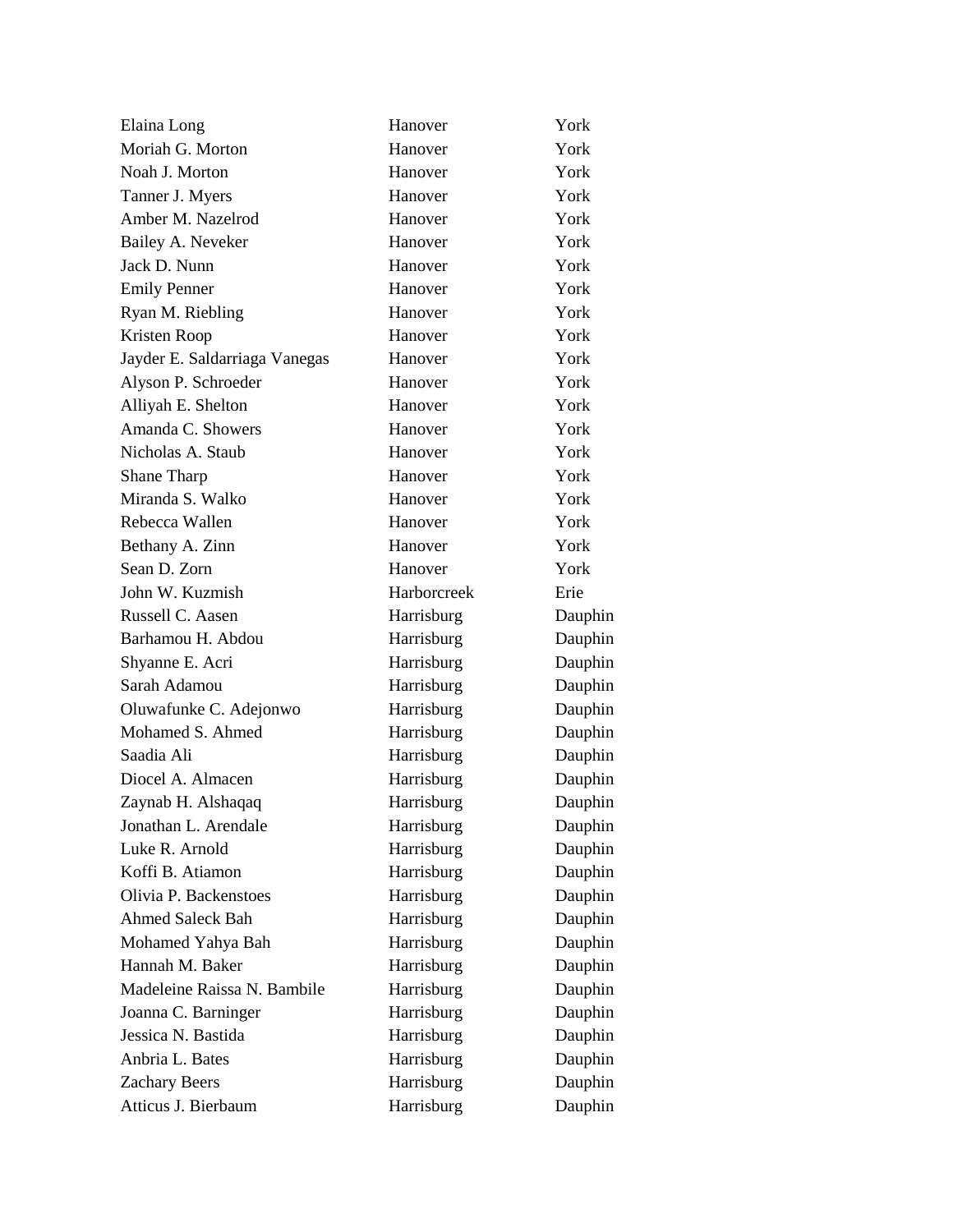Jonathan T. Bishop Harrisburg Dauphin Bret A. Bitting **Harrisburg** Dauphin Jeromy E. Bonner Harrisburg Dauphin Derrek H. Boyd **Harrisburg** Dauphin Avichai S. Brautigam Harrisburg Dauphin Paris O. Bretherick Harrisburg Dauphin Mark R. Britton **Harrisburg** Dauphin Benjamin M. Byler Harrisburg Dauphin Danielle C. Byler Harrisburg Dauphin Matthew E. Capuano **Harrisburg** Dauphin Aidan D. Carrigan Harrisburg Dauphin Jenna Case Harrisburg Dauphin Cameron T. Cassell **Harrisburg** Dauphin Ryan Castaneira **Harrisburg** Dauphin Jordan P. Chapman Harrisburg Dauphin ChanDawings Chea **Harrisburg** Dauphin Jasmine Chesley Harrisburg Dauphin Jasmine S. Cobb Harrisburg Dauphin Harlee A. Collins **Harrisburg** Dauphin Emily C. Colvin Harrisburg Dauphin Jenna C. Colyer Harrisburg Dauphin Jazmine J. Cooper **Harrisburg** Dauphin Hannah Covert Harrisburg Dauphin Julia M. Cray **Harrisburg** Dauphin Holly N. Dalton **Harrisburg** Dauphin Alyssa M. D'Ambrosia Harrisburg Dauphin Kamal Dangal **Harrisburg** Dauphin Aaron K. Dayer Harrisburg Dauphin Megan I. Deimler Harrisburg Dauphin Margaret G. DelDuco **Harrisburg** Dauphin Elizabeth Demczak Harrisburg Dauphin Naomi L. Detwiler **Harrisburg** Dauphin Ashley Dewalt **Harrisburg** Dauphin Trent J. Dietrich Harrisburg Dauphin Sharonda L. Diggs **Harrisburg** Dauphin Helen M. Dreher Harrisburg Dauphin Analee M. Dsilva **Harrisburg** Dauphin Matthew M. Dwyer **Harrisburg** Dauphin Clayton H. Early **Harrisburg** Dauphin Claude Wilfred Edoa Mbomo Harrisburg Dauphin Deborah Ellis Harrisburg Dauphin Charles Eshun Harrisburg Dauphin Muhammad Fahad **Harrisburg** Dauphin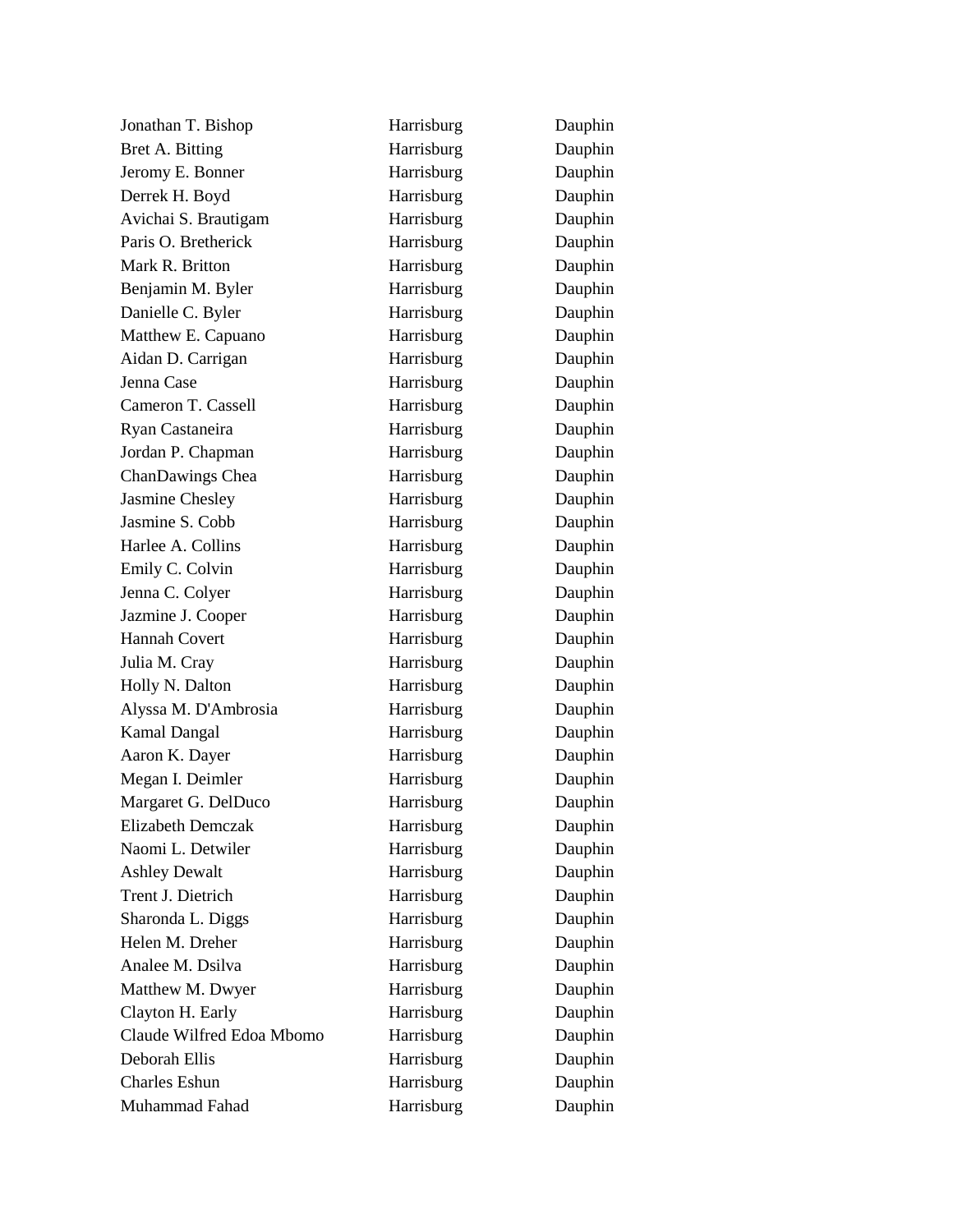Zachary D. Fetrow Harrisburg Dauphin Royal W. Finch Harrisburg Dauphin Essence R. Frazier **Harrisburg** Dauphin Michael J. Frazier **Harrisburg** Dauphin Joseph T. Fredericks Harrisburg Dauphin Nicolas M. Fuller **Harrisburg** Dauphin Rebecca R. Furjanic Harrisburg Dauphin Monica A. Gambert **Harrisburg** Dauphin Bethany Garber **Harrisburg** Dauphin Jeffrey T. Gasswint **Harrisburg** Dauphin Anuj Ghimirey **Harrisburg** Dauphin Ryan P. Gleason Harrisburg Dauphin Gerhardt K. Gochenauer Harrisburg Dauphin Alec A. Gonzalez **Harrisburg** Dauphin Jennifer A. Gonzalez Harrisburg Dauphin Cris Graham Harrisburg Dauphin Mina G. Grees **Harrisburg** Dauphin Remon G. Grees Harrisburg Dauphin Deborah R. Guida Harrisburg Dauphin Bunu Gurung Harrisburg Dauphin Patrick Hamill **Harrisburg** Dauphin Elizabeth S. Hankerson Harrisburg Dauphin Jason Patrick K. Hardison Harrisburg Dauphin Nicholas E. Harty **Harrisburg** Dauphin Christian A. Heagy Harrisburg Dauphin Alicia M. Hecner **Harrisburg** Dauphin Ashton C. Herrell **Harrisburg** Dauphin Jamil T. Hill **Harrisburg** Dauphin Silja M. Hilton **Harrisburg** Dauphin Kia Hitt **Harrisburg** Dauphin Stephanie M. Holey **Harrisburg** Dauphin Tu T. Huynh Harrisburg Dauphin Tuan L. Huynh **Harrisburg** Dauphin Aundre R. Jackson **Harrisburg** Dauphin Caleb J. Johnson Harrisburg Dauphin Jessica S. Johnson Harrisburg Dauphin Josechah M. Johnson Harrisburg Dauphin Katherine M. Jordan Harrisburg Dauphin Paul Jordan Harrisburg Dauphin Peter Kabatek Harrisburg Dauphin Amanda Kauffman **Harrisburg** Dauphin Shannon N. Kelly **Harrisburg** Dauphin Sarah A. Kettell **Harrisburg** Dauphin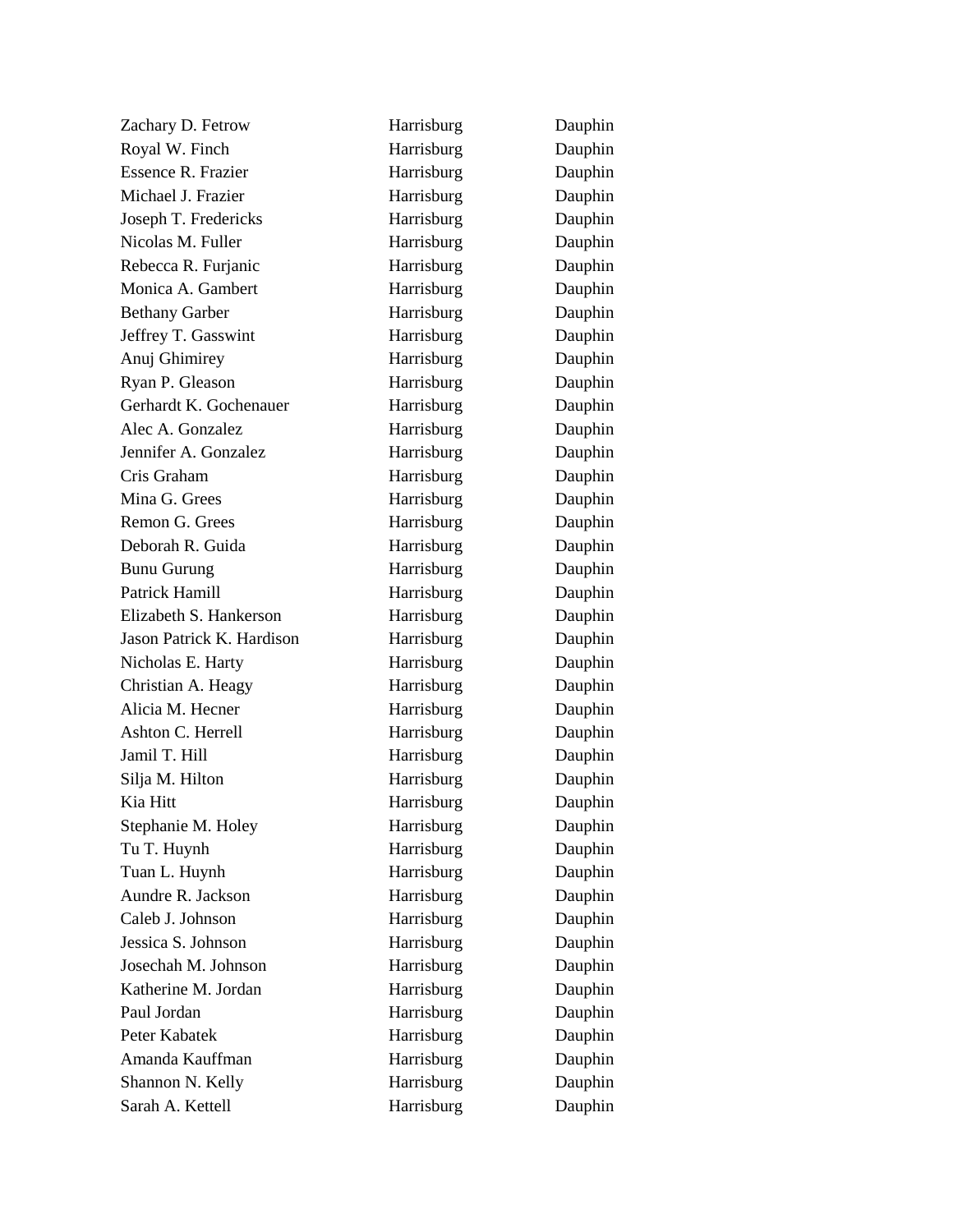Kayla A. Kolman Harrisburg Dauphin Savannah E. Kreiser Harrisburg Dauphin Gloria Lawrence **Harrisburg** Dauphin Mohammed K. Lazar **Harrisburg** Dauphin Duc T. Le **Harrisburg** Dauphin Mary Clare C. Lee **Harrisburg** Dauphin Stephen V. Lee Harrisburg Dauphin Jadzia Lightbourne Harrisburg Dauphin Elijah Lonie Harrisburg Dauphin Julia E. MacIntyre **Harrisburg** Dauphin Zachary MacMillan **Harrisburg** Dauphin Matthew J. Manbeck Harrisburg Dauphin Jason K. Markel Harrisburg Dauphin Kayla M. Mason Harrisburg Dauphin Brooke C. Maurer **Harrisburg** Dauphin Mackenzie Mayer **Harrisburg** Dauphin Brittanie S. McGirt Harrisburg Dauphin Cheyenne McHone **Harrisburg** Dauphin Rebecca M. McIlhenny Harrisburg Dauphin Amanda L. McMillin **Harrisburg** Dauphin Michelle L. Mendez **Harrisburg** Dauphin Brody Merlina **Harrisburg** Dauphin Kohl Merlina **Harrisburg** Dauphin Emily S. Mesenburg **Harrisburg** Dauphin Michael J. Modica **Harrisburg** Dauphin Asnawy Mohamad Harrisburg Dauphin Tahnner D. Mohl Harrisburg Dauphin Som B. Mongar **Harrisburg** Dauphin Joe D. Montenegro Harrisburg Dauphin Bryan D. Moore **Harrisburg** Dauphin Andrew J. Morris **Harrisburg** Dauphin Phyllis O. Morrison Harrisburg Dauphin Iprohim A. Muhammath **Harrisburg** Dauphin Zachary P. Neubaum Harrisburg Dauphin Paige G. Neyman Harrisburg Dauphin Duy K. Nguyen Harrisburg Dauphin Hang T. Nguyen **Harrisburg** Dauphin Trang H. Nguyen **Harrisburg** Dauphin Vi L. Nguyen Harrisburg Dauphin Elizabeth Nieliwocki Harrisburg Dauphin Victoria J. Nielson Harrisburg Dauphin Logan S. Nuss Harrisburg Dauphin Emma Olszewski Harrisburg Dauphin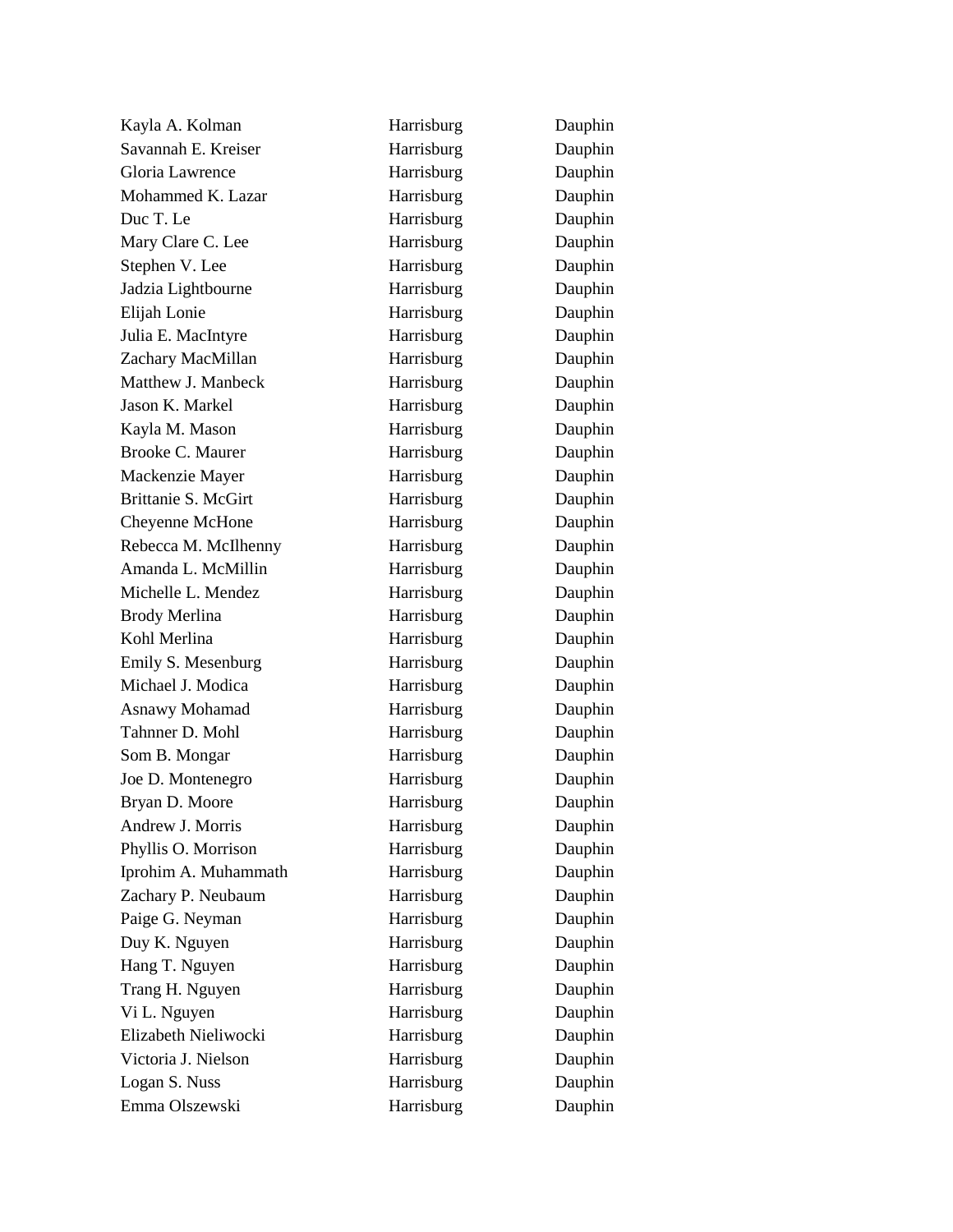| Vitaliy A. Opalko            | Harrisburg | Dauphin |
|------------------------------|------------|---------|
| Princess B. Owiredu-Yeboah   | Harrisburg | Dauphin |
| Zachary H. Pannebaker        | Harrisburg | Dauphin |
| Judah D. Pare                | Harrisburg | Dauphin |
| Krunal S. Patel              | Harrisburg | Dauphin |
| Ulpeshkumar M. Patel         | Harrisburg | Dauphin |
| Jacob R. Patterson           | Harrisburg | Dauphin |
| Alexander A. Paulino         | Harrisburg | Dauphin |
| George A. Perry              | Harrisburg | Dauphin |
| Abbey H. Petrie Boylan       | Harrisburg | Dauphin |
| Aldo M. Pezzat               | Harrisburg | Dauphin |
| Thuy C. Pham                 | Harrisburg | Dauphin |
| Denzel L. Pollard            | Harrisburg | Dauphin |
| Gregory J. Powell            | Harrisburg | Dauphin |
| Devon J. Pritsch             | Harrisburg | Dauphin |
| Derek J. Quaid               | Harrisburg | Dauphin |
| Daniel B. Reichert           | Harrisburg | Dauphin |
| Jordan P. Reider             | Harrisburg | Dauphin |
| Alexis M. Reisch             | Harrisburg | Dauphin |
| Nathan L. Rew                | Harrisburg | Dauphin |
| Talia L. Rivera              | Harrisburg | Dauphin |
| Evan A. Roccasecca           | Harrisburg | Dauphin |
| Carly Rogers                 | Harrisburg | Dauphin |
| Alivia L. Roma               | Harrisburg | Dauphin |
| Chase M. Roma                | Harrisburg | Dauphin |
| Joshua S. Ruth               | Harrisburg | Dauphin |
| Susie E. Schrum              | Harrisburg | Dauphin |
| Spencer T. Schutte           | Harrisburg | Dauphin |
| G S. Scott                   | Harrisburg | Dauphin |
| <b>Christopher Sebastian</b> | Harrisburg | Dauphin |
| Cianna R. Shaw               | Harrisburg | Dauphin |
| Destiny J. Sherer            | Harrisburg | Dauphin |
| Sarah Shirk                  | Harrisburg | Dauphin |
| Andrew T. Smith              | Harrisburg | Dauphin |
| Meghan E. Smith              | Harrisburg | Dauphin |
| Mohamed A. Soltan            | Harrisburg | Dauphin |
| <b>Erik Steffens</b>         | Harrisburg | Dauphin |
| Sarah C. Stegall             | Harrisburg | Dauphin |
| Glenna A. Stehman            | Harrisburg | Dauphin |
| Latoya L. Stewart            | Harrisburg | Dauphin |
| Alexis P. Stine              | Harrisburg | Dauphin |
| Shelby M. Sumner             | Harrisburg | Dauphin |
| Diann D. Toone               | Harrisburg | Dauphin |
|                              |            |         |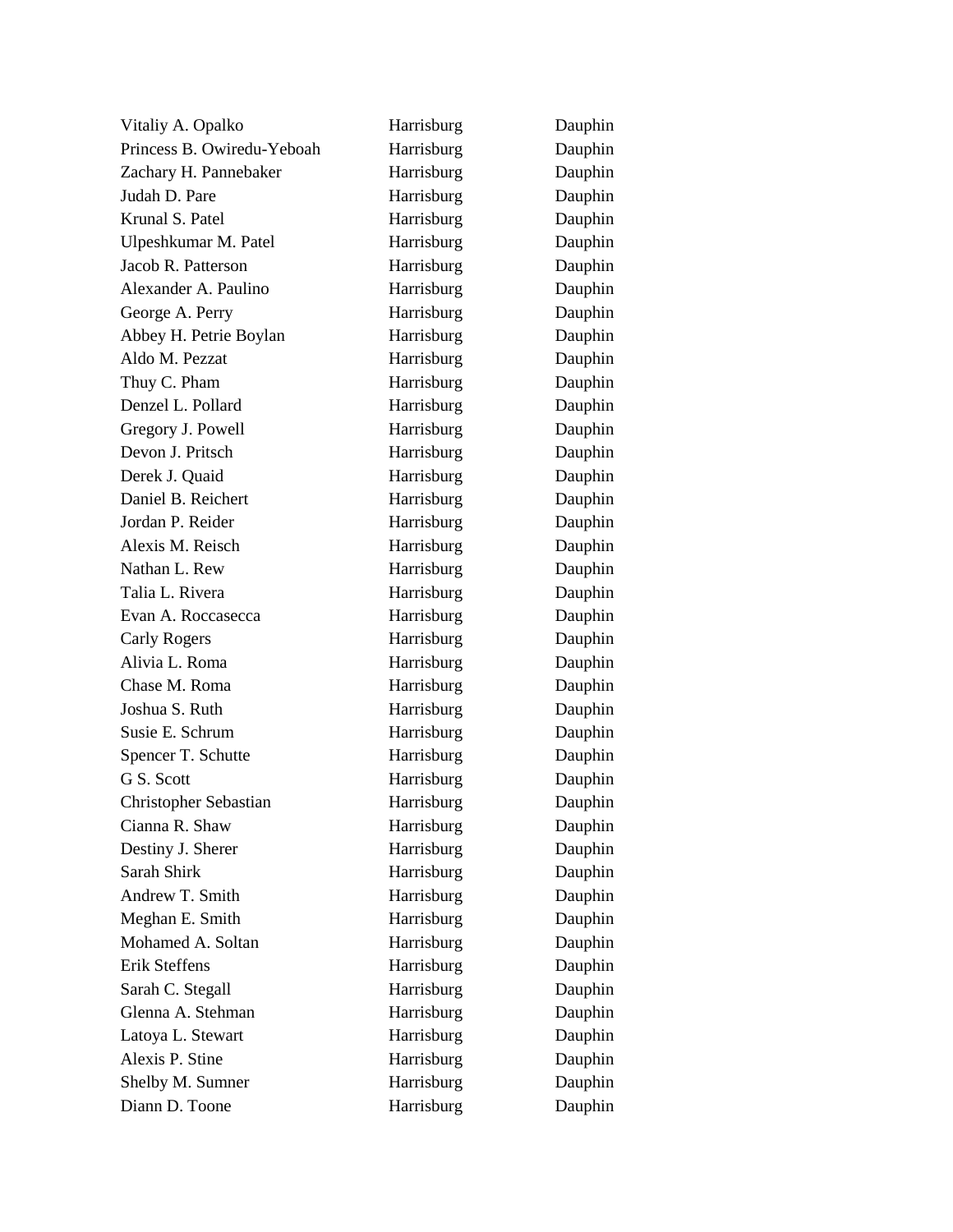| Jackson M. Toone             | Harrisburg | Dauphin |
|------------------------------|------------|---------|
| Diego A. Torres              | Harrisburg | Dauphin |
| Vi Tran                      | Harrisburg | Dauphin |
| Catherine D. Turner          | Harrisburg | Dauphin |
| Luis Velasco                 | Harrisburg | Dauphin |
| Monica N. Vu                 | Harrisburg | Dauphin |
| Trinh Vu                     | Harrisburg | Dauphin |
| Tyler H. Vu                  | Harrisburg | Dauphin |
| Justin C. Wade               | Harrisburg | Dauphin |
| Darcy Wallace                | Harrisburg | Dauphin |
| Xuefei Wang                  | Harrisburg | Dauphin |
| Jenna N. Washburn            | Harrisburg | Dauphin |
| Bradford A. Webber           | Harrisburg | Dauphin |
| Sara M. Weidler              | Harrisburg | Dauphin |
| Barbara J. Williams          | Harrisburg | Dauphin |
| Gregory S. Wissler           | Harrisburg | Dauphin |
| Victoria E. Wojciechowski    | Harrisburg | Dauphin |
| Nayezgi D. Woldekiros        | Harrisburg | Dauphin |
| Lakemba Wright               | Harrisburg | Dauphin |
| Genevieve E. Yanez-Ramirez   | Harrisburg | Dauphin |
| Nicole L. Yaremchak          | Harrisburg | Dauphin |
| Edward J. Yesilonis          | Harrisburg | Dauphin |
| Amberlynn Yoffee             | Harrisburg | Dauphin |
| Lori A. Zeppuhar             | Harrisburg | Dauphin |
| Brianna L. Zilinski          | Harrisburg | Dauphin |
| Damian J. Zimmerman-DeSantis | Harrisburg | Dauphin |
| Hope R. Althouse             | Hellam     | York    |
| Adrianna N. Kowalski         | Hellam     | York    |
| Trudy Rohrbaugh              | Hellam     | York    |
| Dawn E. Schauber             | Hellam     | York    |
| <b>Thomas Buckfelder</b>     | Hershey    | Dauphin |
| Amber M. Kustan              | Hershey    | Dauphin |
| Johnnie R. Matthews          | Hershey    | Dauphin |
| Alexa K. Michael             | Hershey    | Dauphin |
| Brynna Randall               | Hershey    | Dauphin |
| Teagen S. Reed               | Hershey    | Dauphin |
| Kelly Rodriguez              | Hershey    | Dauphin |
| Brandon T. Stine             | Hershey    | Dauphin |
| Duc H. Ton                   | Hershey    | Dauphin |
| J'Michael C. Wedderburn      | Hershey    | Dauphin |
| Sarah K. Wilcox              | Hershey    | Dauphin |
| Marlon D. Livingston         | Highspire  | Dauphin |
| Cyrus Reitmeyer              | Highspire  | Dauphin |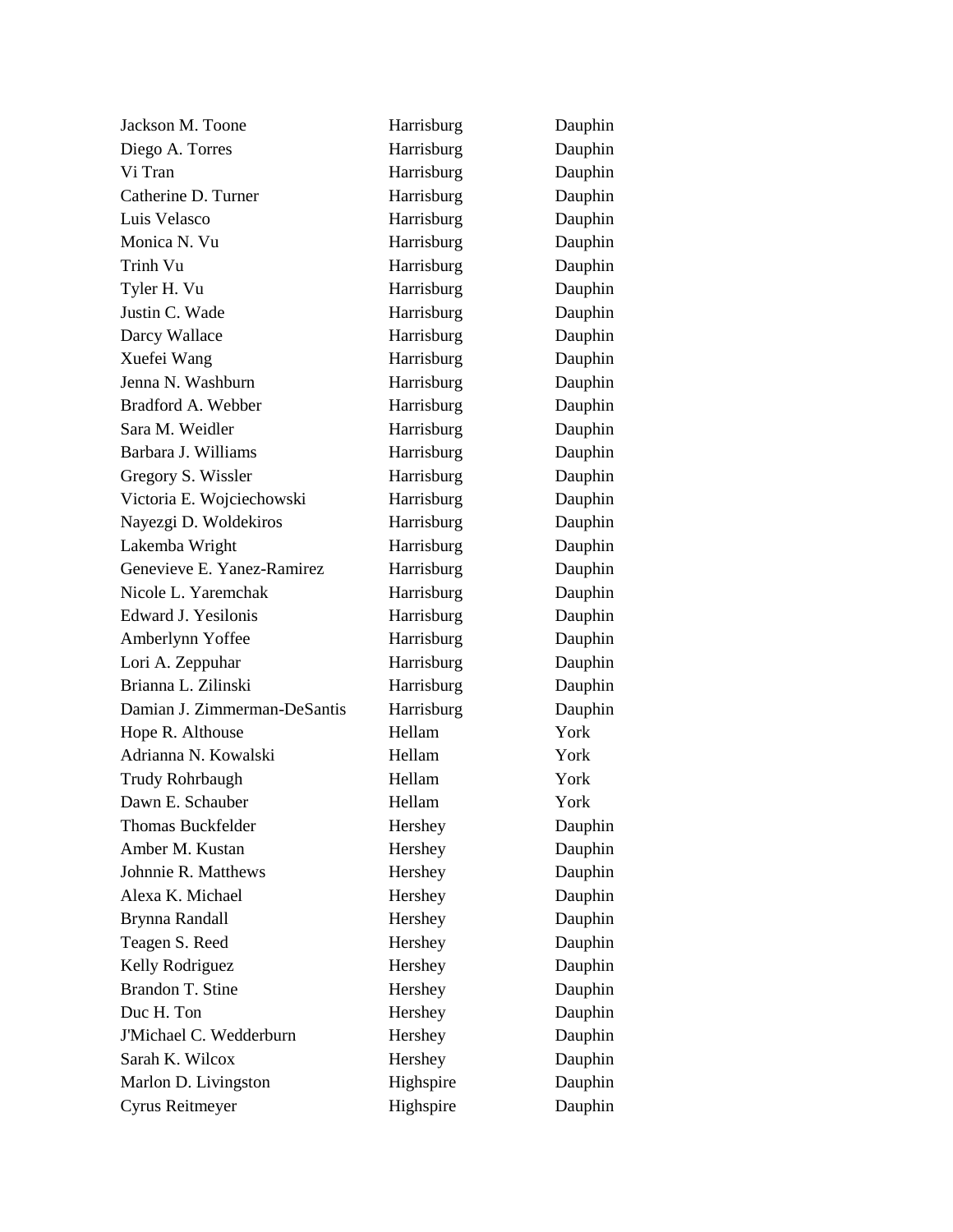| Tory R. Young             | Highspire   | Dauphin   |
|---------------------------|-------------|-----------|
| Wilhelmina C. Agterdenbos | Hughesville | Lycoming  |
| Eugene D. Allmond         | Hummelstown | Dauphin   |
| Kellen T. Banning         | Hummelstown | Dauphin   |
| Houssam Bouhmam           | Hummelstown | Dauphin   |
| Rachel A. Campbell        | Hummelstown | Dauphin   |
| Sarah M. Campbell         | Hummelstown | Dauphin   |
| <b>Morgan Crouse</b>      | Hummelstown | Dauphin   |
| Ashley A. Daley           | Hummelstown | Dauphin   |
| Colin M. DeLany           | Hummelstown | Dauphin   |
| Morgan R. Detweiler       | Hummelstown | Dauphin   |
| <b>Dominic Farole</b>     | Hummelstown | Dauphin   |
| Matthew M. Ford           | Hummelstown | Dauphin   |
| Rachel L. Hoffman         | Hummelstown | Dauphin   |
| Jay J. Jajich             | Hummelstown | Dauphin   |
| Samantha N. Kelley        | Hummelstown | Dauphin   |
| Melissa Leeper            | Hummelstown | Dauphin   |
| Nashua J. Lewis           | Hummelstown | Dauphin   |
| Grace A. Long             | Hummelstown | Dauphin   |
| Philip B. Marconi         | Hummelstown | Dauphin   |
| <b>Hiedi McClinton</b>    | Hummelstown | Dauphin   |
| <b>Yieun Park</b>         | Hummelstown | Dauphin   |
| Natalia R. Perez          | Hummelstown | Dauphin   |
| Mark V. Purcell           | Hummelstown | Dauphin   |
| Vincent F. Riello         | Hummelstown | Dauphin   |
| Treston L. Ripley         | Hummelstown | Dauphin   |
| Ashley R. Sontag          | Hummelstown | Dauphin   |
| Syann M. Valentin         | Hummelstown | Dauphin   |
| Robert S. Norfolk         | Jacobus     | York      |
| Gregory M. Olewiler       | Jacobus     | York      |
| Christina D. Westmoreland | Jacobus     | York      |
| Matthew L. Colecchia      | Jonestown   | Lebanon   |
| Cody Dunbar               | Jonestown   | Lebanon   |
| Joshua C. Long            | Jonestown   | Lebanon   |
| Lindsey S. Smith          | Jonestown   | Lebanon   |
| Johnna Wolfe              | Jonestown   | Lebanon   |
| Kelsey R. Beiler          | Kinzers     | Lancaster |
| Sarah J. Groff            | Kinzers     | Lancaster |
| Katrina E. Vincent        | Kirkwood    | Lancaster |
| Julia E. Wade             | Kirkwood    | Lancaster |
| Khalil G. Al Saqqa        | Lancaster   | Lancaster |
| Annamarie Albert          | Lancaster   | Lancaster |
| <b>Brittany Alvarez</b>   | Lancaster   | Lancaster |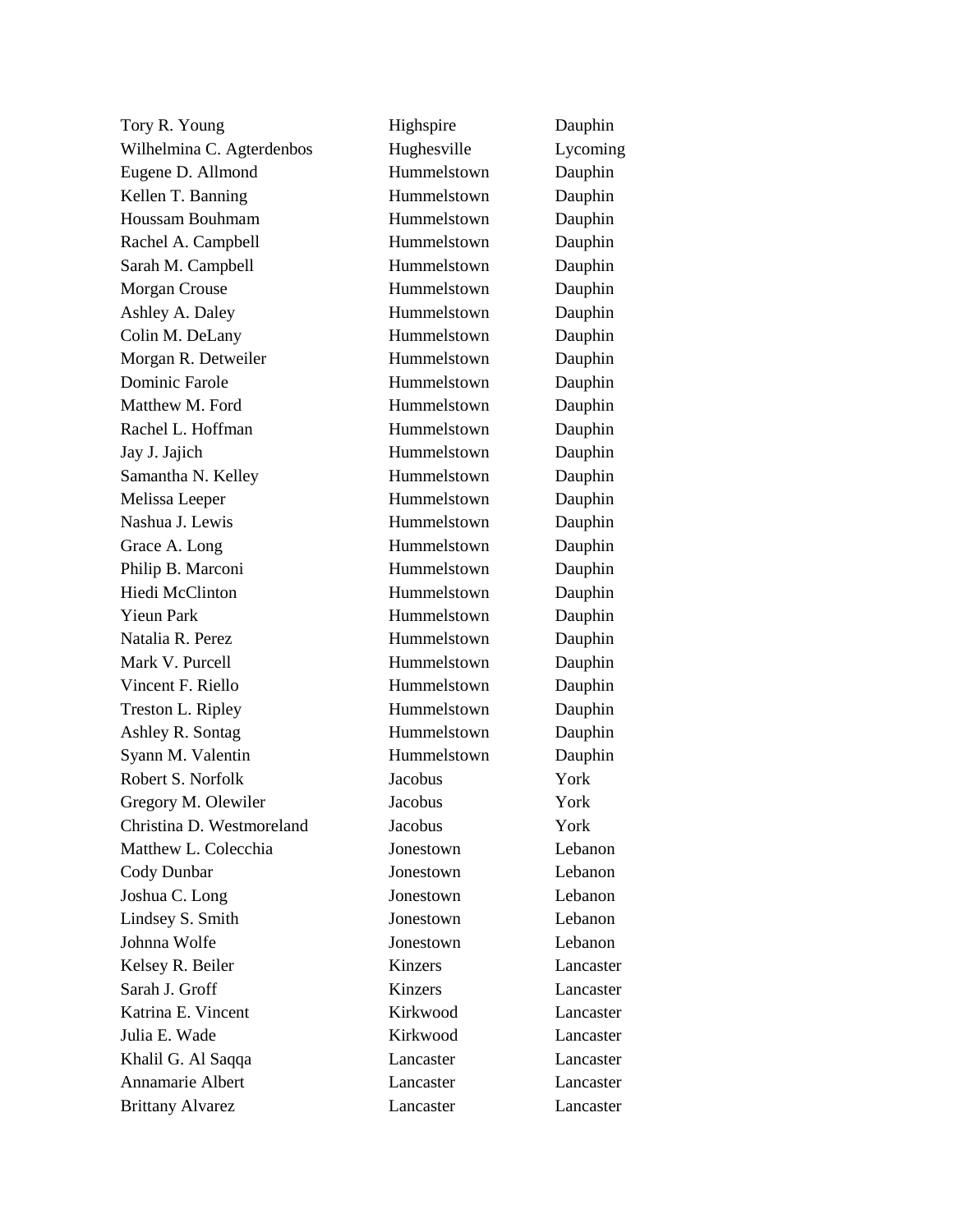| Julie A. Armstrong           | Lancaster | Lancaster |
|------------------------------|-----------|-----------|
| Pascal Au                    | Lancaster | Lancaster |
| <b>Cameron Baggs</b>         | Lancaster | Lancaster |
| Deborah R. Bernstein         | Lancaster | Lancaster |
| Hannah K. Bingman-Forshey    | Lancaster | Lancaster |
| Victoria R. Bostwick         | Lancaster | Lancaster |
| Eathyn L. Brennan            | Lancaster | Lancaster |
| Jason M. Brill               | Lancaster | Lancaster |
| Otha J. Campbell             | Lancaster | Lancaster |
| Zhang Chen                   | Lancaster | Lancaster |
| <b>Brandon F. Cruz</b>       | Lancaster | Lancaster |
| Angel L. Cruz-Ruiz           | Lancaster | Lancaster |
| Francis P. Cullen            | Lancaster | Lancaster |
| Angelica Y. Delarocagiron    | Lancaster | Lancaster |
| Eric M. Donahue              | Lancaster | Lancaster |
| Mackenzie G. Dougherty       | Lancaster | Lancaster |
| Rachel L. Esbenshade         | Lancaster | Lancaster |
| Amir Y. Fahim                | Lancaster | Lancaster |
| Natasha Feliciano            | Lancaster | Lancaster |
| Emily R. Finnigan            | Lancaster | Lancaster |
| Grace A. Freeman             | Lancaster | Lancaster |
| Terry F. Gagnon              | Lancaster | Lancaster |
| Jennifer K. Gehman           | Lancaster | Lancaster |
| Hannah Gibson                | Lancaster | Lancaster |
| David Gonzalez               | Lancaster | Lancaster |
| <b>Ashley Grant</b>          | Lancaster | Lancaster |
| Travis Hannegan              | Lancaster | Lancaster |
| Kyle B. Harnish              | Lancaster | Lancaster |
| Jilly A. Harris              | Lancaster | Lancaster |
| Holly M. Heinrich            | Lancaster | Lancaster |
| Sarah N. Hess                | Lancaster | Lancaster |
| Spencer High                 | Lancaster | Lancaster |
| Chase Hufford                | Lancaster | Lancaster |
| Khadija A. Hussein           | Lancaster | Lancaster |
| <b>Stevens Jaquez Cabral</b> | Lancaster | Lancaster |
| Adriane Kalata               | Lancaster | Lancaster |
| <b>Austin Katch</b>          | Lancaster | Lancaster |
| Nisha Katuwal                | Lancaster | Lancaster |
| <b>Brittany Lapp</b>         | Lancaster | Lancaster |
| Jillian T. Legenstein        | Lancaster | Lancaster |
| Micah Lehman                 | Lancaster | Lancaster |
| Lauren Lesher                | Lancaster | Lancaster |
| Shanille M. Lewis            | Lancaster | Lancaster |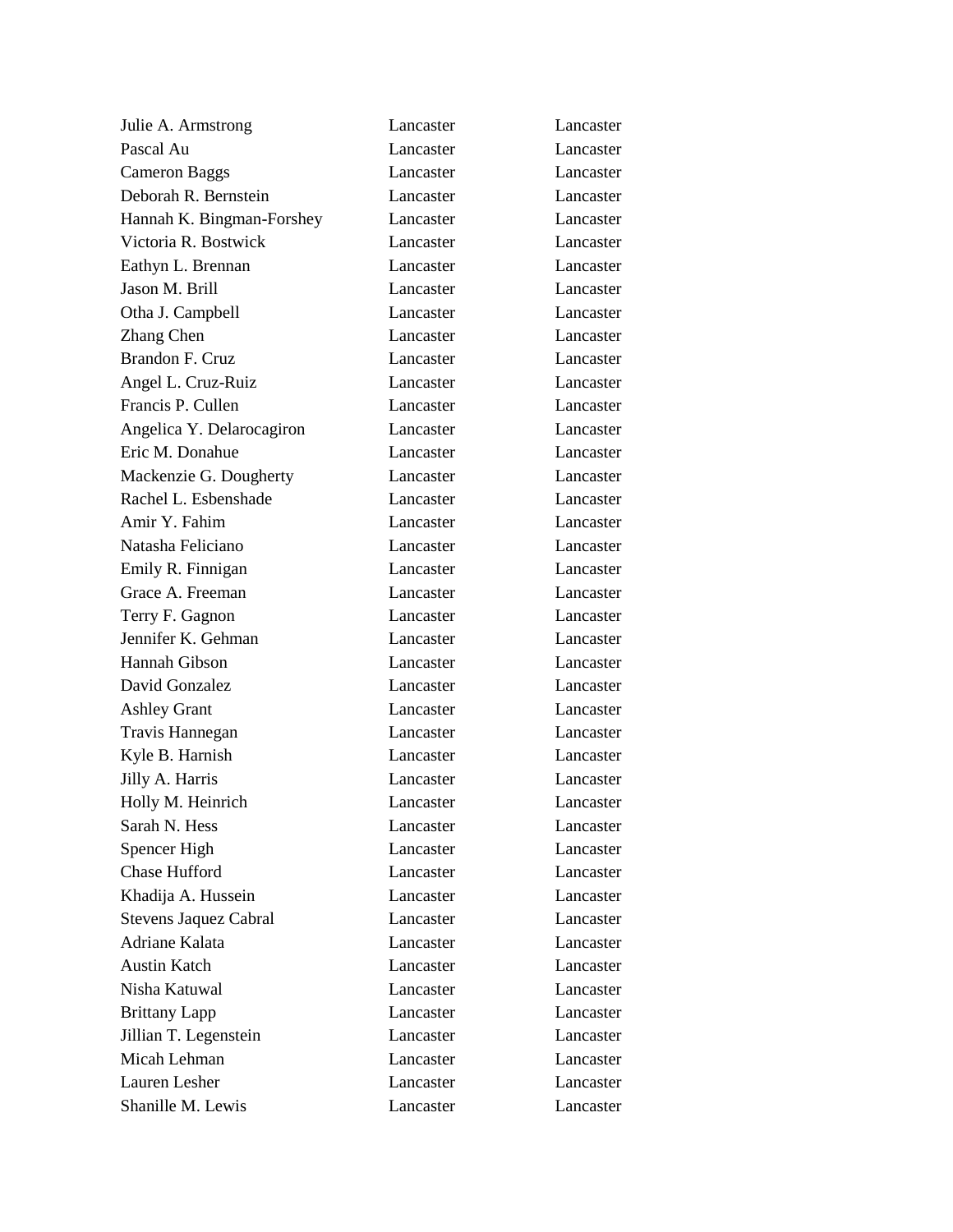Dakota A. Lutz Lancaster Lancaster Meyling S. Maeda Lancaster Lancaster Samuel V. Martello Lancaster Lancaster Lancaster Brooke A. McCormack Lancaster Lancaster Tyler McCoy Lancaster Lancaster Caitlin M. Meehan Lancaster Lancaster Haley A. Miller Lancaster Lancaster Lancaster Ismael Miranda Lancaster Lancaster Alexis R. Mongeau Lancaster Lancaster Erin E. Moore Lancaster Lancaster Ericka L. Neff Lancaster Lancaster Joon Young Oh Lancaster Lancaster Rosemary Peguero **Lancaster** Lancaster **Lancaster** Lauren H. Petrecca Lancaster Lancaster Wannaree Prathumwan Lancaster Lancaster Timothy J. Ratchford Lancaster Lancaster Sophie G. Rathmell **Lancaster** Lancaster Lancaster Kristen L. Riker Lancaster Lancaster Lancaster Lancaster Keith C. Robinson Lancaster Lancaster Lancaster Sabrina L. Rodriguez Lancaster Lancaster Claudia Rojas Dominguez Lancaster Lancaster Janet Sample Lancaster Lancaster Valerie Schlectic Lancaster Lancaster Alison E. Shank Lancaster Lancaster Lancaster Andrew Simonelli Lancaster Lancaster Katrina A. Smith Lancaster Lancaster Lancaster Jeremy Smucker Lancaster Lancaster Maddison A. Snyder Lancaster Lancaster Joseph M. Stephens Lancaster Lancaster Irisleibis Suarez Garcia Lancaster Lancaster Julia C. Sutton Lancaster Lancaster Tina Y. Tran Lancaster Lancaster Alexia J. Trott Lancaster Lancaster Luke A. Tsoflias Lancaster Lancaster Bradley S. Van Eck Lancaster Lancaster Brendan Varela-Keen Lancaster Lancaster Shelby A. Ward Lancaster Lancaster Lancaster Galen C. Weidman Lancaster Lancaster Ashley N. Wenger Lancaster Lancaster Kyle R. Wilner Lancaster Lancaster Lancaster Aaylan Zapotoczny Lancaster Lancaster Todd W. Zettlemoyer Lancaster Lancaster Wei Zhang **Lancaster** Lancaster **Lancaster**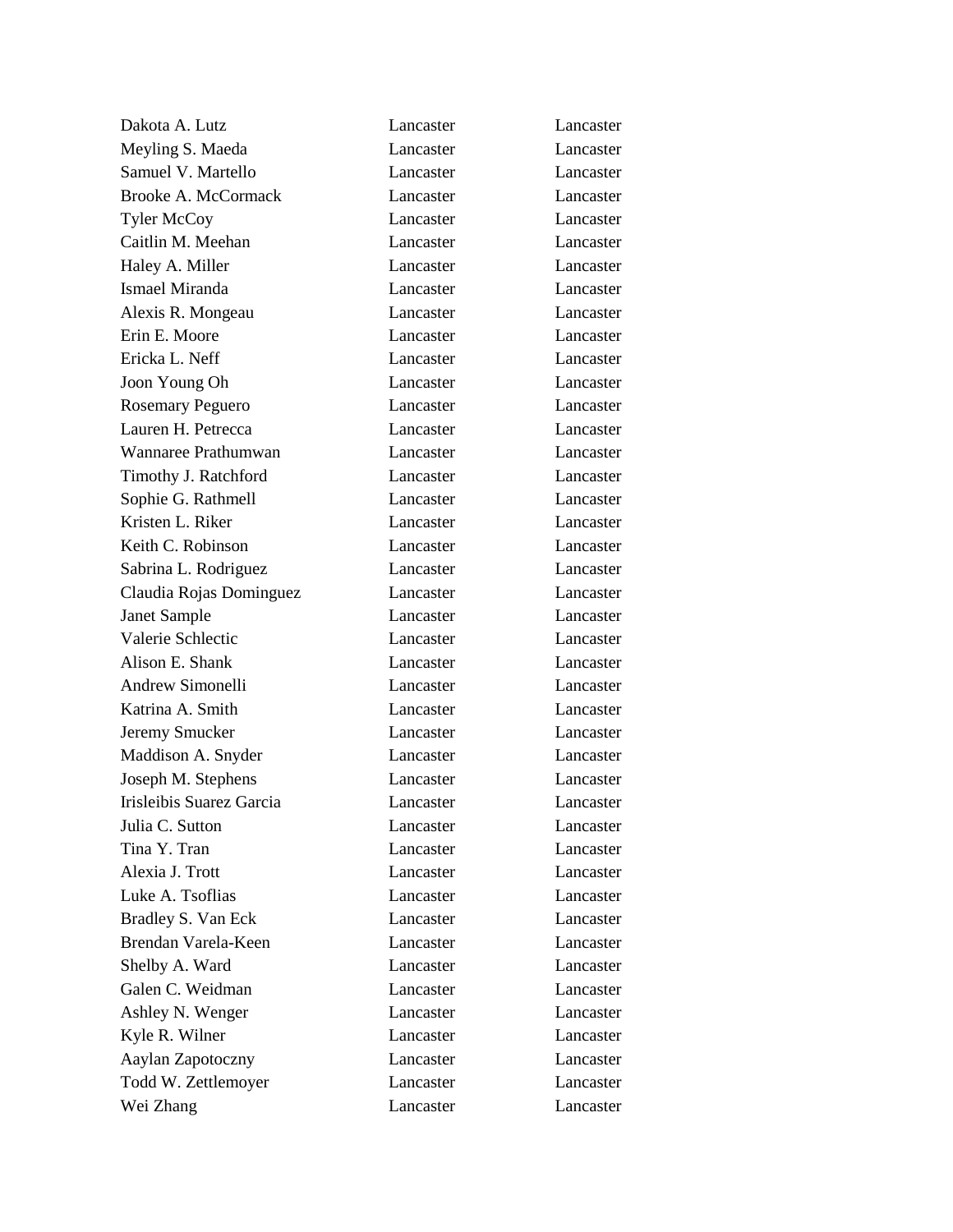| Joseph D. Dailey           | Landisburg  | Perry     |
|----------------------------|-------------|-----------|
| Kylie K. Kitner            | Landisburg  | Perry     |
| Lauren E. Morrison         | Landisburg  | Perry     |
| Tracee L. Stabley          | Landisburg  | Perry     |
| Robert R. Rivard           | Landisville | Lancaster |
| Kenneth Wiederrecht        | Landisville | Lancaster |
| Abigail Appiah             | Lebanon     | Lebanon   |
| Amber J. Arnold            | Lebanon     | Lebanon   |
| Erika P. Arnold            | Lebanon     | Lebanon   |
| Isaiah Baez                | Lebanon     | Lebanon   |
| Tasha N. Bender            | Lebanon     | Lebanon   |
| John D. Blauch             | Lebanon     | Lebanon   |
| Madonna E. Borde           | Lebanon     | Lebanon   |
| <b>Omar Boudriss</b>       | Lebanon     | Lebanon   |
| Paul J. Brennan            | Lebanon     | Lebanon   |
| Christina Candelieri       | Lebanon     | Lebanon   |
| Jennifer Y. Cook           | Lebanon     | Lebanon   |
| Harley M. Ditzler          | Lebanon     | Lebanon   |
| Bryan A. Dunbar            | Lebanon     | Lebanon   |
| Murphy Edwin               | Lebanon     | Lebanon   |
| Madison R. Fidler          | Lebanon     | Lebanon   |
| Mary F. Fratangeli         | Lebanon     | Lebanon   |
| Sarah Grant                | Lebanon     | Lebanon   |
| Adrienne L. Groff          | Lebanon     | Lebanon   |
| Jonathan E. Gunnells       | Lebanon     | Lebanon   |
| Azlyn P. Hain              | Lebanon     | Lebanon   |
| Taylor N. Hildebrand       | Lebanon     | Lebanon   |
| Jonathon L. Hinkle         | Lebanon     | Lebanon   |
| Jesse L. Hummel            | Lebanon     | Lebanon   |
| Caitlyn M. King            | Lebanon     | Lebanon   |
| Raia N. Kreiser            | Lebanon     | Lebanon   |
| Ashley N. Kropf            | Lebanon     | Lebanon   |
| Eugene Kudlanov            | Lebanon     | Lebanon   |
| John Leininger             | Lebanon     | Lebanon   |
| Cassandra V. Martinez-Kohr | Lebanon     | Lebanon   |
| Brandon M. McLaughlin      | Lebanon     | Lebanon   |
| Michael L. Myer            | Lebanon     | Lebanon   |
| Adriana C. Pacheco         | Lebanon     | Lebanon   |
| Kenny D. Redinger          | Lebanon     | Lebanon   |
| Chelsea Reist              | Lebanon     | Lebanon   |
| Mackenzie Richards         | Lebanon     | Lebanon   |
| Freysha E. Rivera          | Lebanon     | Lebanon   |
| Emma Spang                 | Lebanon     | Lebanon   |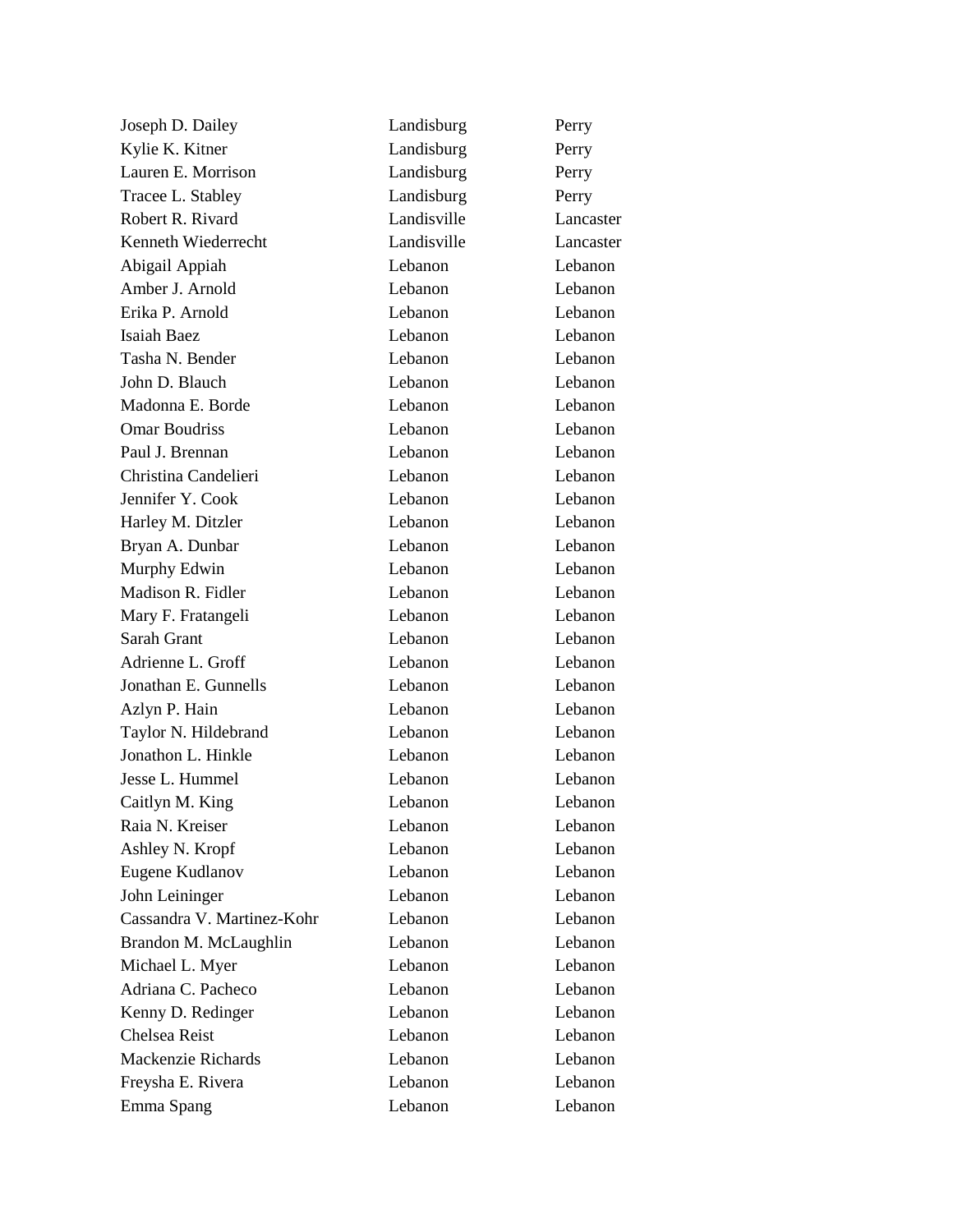| Jason A. Sweigart         | Lebanon    | Lebanon      |
|---------------------------|------------|--------------|
| Angelica Veith            | Lebanon    | Lebanon      |
| Samantha R. Waldron       | Lebanon    | Lebanon      |
| Ellen J. Weaver           | Lebanon    | Lebanon      |
| Paige N. Wible            | Lebanon    | Lebanon      |
| Paul R. Hammer            | Leesport   | <b>Berks</b> |
| Constantino A. Bonifaz    | Lemoyne    | Cumberland   |
| Jordan C. Grundon-Balliet | Lemoyne    | Cumberland   |
| Troy M. Houser            | Lemoyne    | Cumberland   |
| Dominic X. Kenny          | Lemoyne    | Cumberland   |
| Quin M. King              | Lemoyne    | Cumberland   |
| Vu Linh Ngoc Nguyen       | Lemoyne    | Cumberland   |
| Seth J. Saylor            | Lemoyne    | Cumberland   |
| Anna Smith                | Lemoyne    | Cumberland   |
| Zachary A. Morgan         | Leola      | Lancaster    |
| Brandi L. Norton          | Leola      | Lancaster    |
| Victoria M. Quirke        | Leola      | Lancaster    |
| Logan G. Acri             | Lewisberry | York         |
| Anthony W. Augustine      | Lewisberry | York         |
| <b>Keith Bartoe</b>       | Lewisberry | York         |
| Danielle F. Brumbaugh     | Lewisberry | York         |
| Mckayla R. Buhr           | Lewisberry | York         |
| Teresa M. Conforti        | Lewisberry | York         |
| Cody W. Iddings           | Lewisberry | York         |
| Franziska S. Kellner      | Lewisberry | York         |
| Benjamin B. Samsel        | Lewisberry | York         |
| Emily A. Swink            | Lewisberry | York         |
| Jared A. Wilson           | Lewisberry | York         |
| Nicholas W. Fisher        | Lewisburg  | Union        |
| Lindsay A. Fallon         | Lewistown  | Mifflin      |
| Matteah C. Fiske          | Lewistown  | Mifflin      |
| Kelsey E. Habbershon      | Lewistown  | Mifflin      |
| Martin L. Renno           | Lewistown  | Mifflin      |
| Darcy M. Wilson           | Lewistown  | Mifflin      |
| <b>Alexander Alleman</b>  | Lititz     | Lancaster    |
| Cody W. Allwein           | Lititz     | Lancaster    |
| Robert J. Alvarez         | Lititz     | Lancaster    |
| Ryan S. Aspland           | Lititz     | Lancaster    |
| Tania N. Beuke            | Lititz     | Lancaster    |
| Rebecca Brandt            | Lititz     | Lancaster    |
| Myles Breisch             | Lititz     | Lancaster    |
| Howard L. Brosnan         | Lititz     | Lancaster    |
| Jessica S. Chea           | Lititz     | Lancaster    |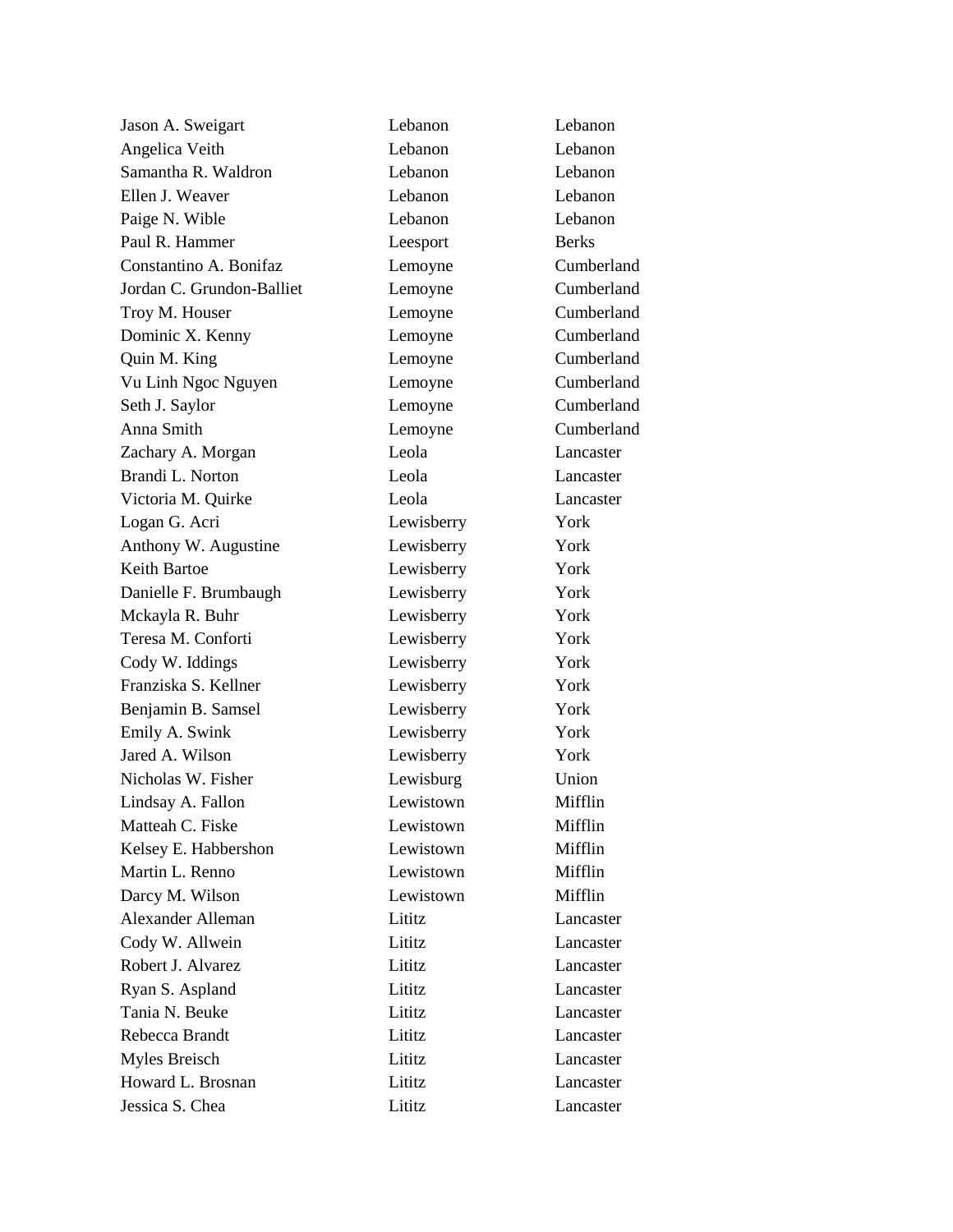| Kayla A. Croyle       | Lititz      | Lancaster    |
|-----------------------|-------------|--------------|
| Katie Dein            | Lititz      | Lancaster    |
| Keegan A. Flahive     | Lititz      | Lancaster    |
| Hanna J. Gebhard      | Lititz      | Lancaster    |
| Corinne R. Guinter    | Lititz      | Lancaster    |
| Victoria E. Houpt     | Lititz      | Lancaster    |
| Shaun M. Hutchison    | Lititz      | Lancaster    |
| Ashley Juliana        | Lititz      | Lancaster    |
| Casey Kachel          | Lititz      | Lancaster    |
| Robert S. Keebler     | Lititz      | Lancaster    |
| Janelle J. Maysilles  | Lititz      | Lancaster    |
| Cheyenne N. McKinley  | Lititz      | Lancaster    |
| Danielle L. Myers     | Lititz      | Lancaster    |
| Heather M. Rust       | Lititz      | Lancaster    |
| Bryce R. Shenk        | Lititz      | Lancaster    |
| Richard E. Stepina    | Lititz      | Lancaster    |
| Kristie L. Striver    | Lititz      | Lancaster    |
| Dylan Weaver          | Lititz      | Lancaster    |
| Ryan A. Baird         | Littlestown | Adams        |
| Gabrielle N. Barnes   | Littlestown | <b>Adams</b> |
| Elijah M. DeCampo     | Littlestown | Adams        |
| Ashton A. Eyler       | Littlestown | Adams        |
| Brenna C. Feser       | Littlestown | Adams        |
| <b>Holly Johnson</b>  | Littlestown | Adams        |
| Trevor A. Losego      | Littlestown | Adams        |
| Matthew R. Mudgett    | Littlestown | Adams        |
| Hope M. Patrick       | Littlestown | Adams        |
| <b>Jacob Reed</b>     | Littlestown | Adams        |
| Micah D. Russell      | Littlestown | Adams        |
| Magdalyn M. Senseney  | Littlestown | <b>Adams</b> |
| Lauren E. Slater      | Littlestown | Adams        |
| Christopher Smith     | Littlestown | Adams        |
| Michaela A. Yealy     | Littlestown | <b>Adams</b> |
| Emily T. Fawver       | Liverpool   | Perry        |
| Susan E. Fogleman     | Liverpool   | Perry        |
| Hannah A. Keating     | Liverpool   | Perry        |
| Mark M. Pollock       | Liverpool   | Perry        |
| Gabrielle A. Coldren  | Loysville   | Perry        |
| Hannah R. Dincau      | Loysville   | Perry        |
| Robert J. Heiser      | Lykens      | Dauphin      |
| Victoria F. McGuire   | Lykens      | Dauphin      |
| Mary-Alice L. Shields | Lykens      | Dauphin      |
| Zachary D. Zerby      | Lykens      | Dauphin      |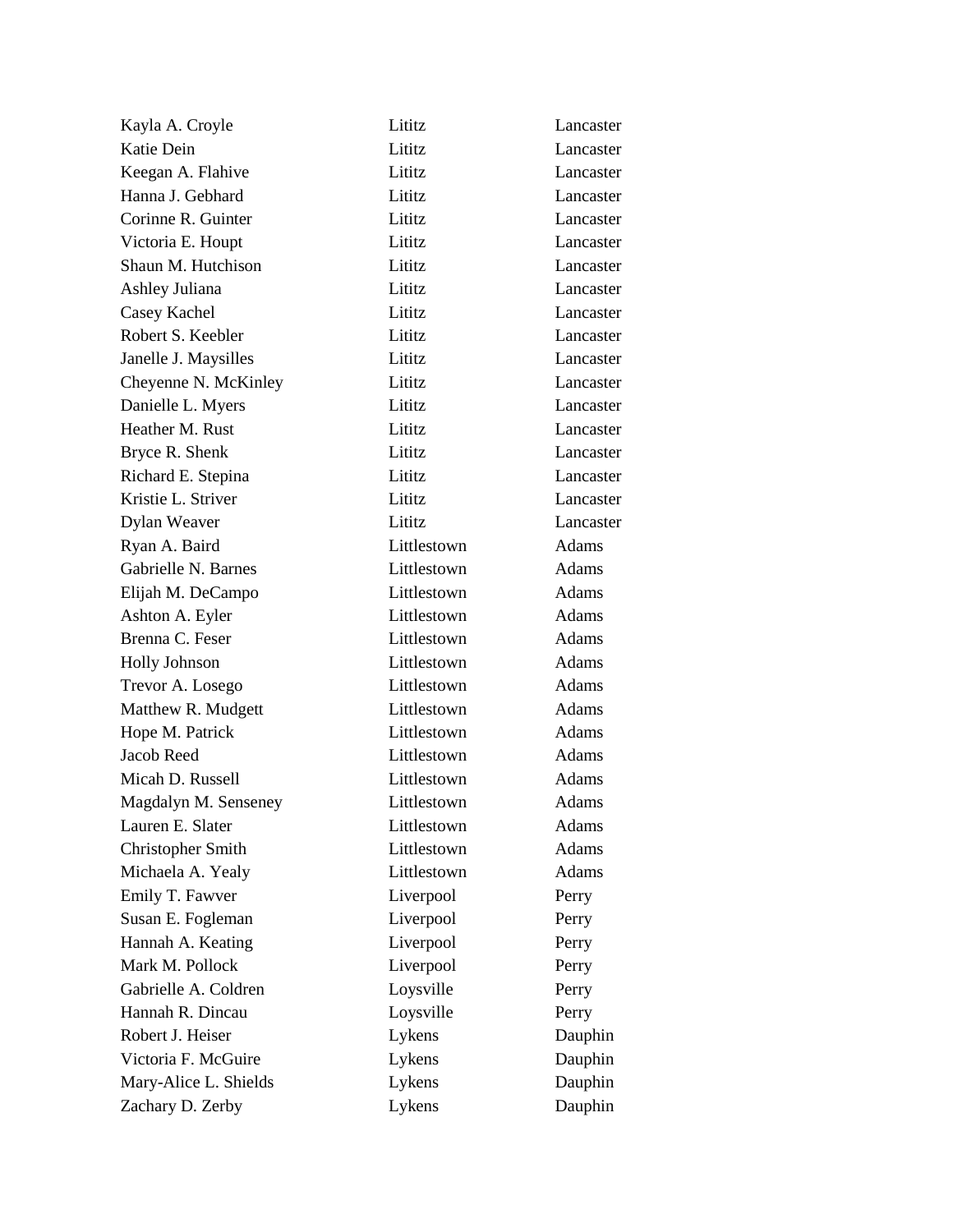| Kafayat E. Abinleko          | Manchester            | York       |
|------------------------------|-----------------------|------------|
| <b>Blake T. Harvey</b>       | Manchester            | York       |
| John D. Lower                | Manchester            | York       |
| Kevin J. Myers               | Manchester            | York       |
| Nicole M. Picart             | Manchester            | York       |
| Madison K. Rhinehart         | Manchester            | York       |
| Kyle S. Fjeldsted            | Manheim               | Lancaster  |
| Ashraf G. Ibrahim            | Manheim               | Lancaster  |
| Yvonne C. Johnson            | Manheim               | Lancaster  |
| Austin C. King               | Manheim               | Lancaster  |
| Bjorn R. Lindmark            | Manheim               | Lancaster  |
| John M. McCormick            | Manheim               | Lancaster  |
| Olivia Oxenrider             | Manheim               | Lancaster  |
| Jessica Richardson           | Manheim               | Lancaster  |
| Amy Rieg                     | Manheim               | Lancaster  |
| Tracey L. Walters            | Manheim               | Lancaster  |
| Alexandra L. Witman          | Manheim               | Lancaster  |
| Raeghyn C. Zeiset            | Manheim               | Lancaster  |
| Mason B. Parks               | <b>Mapleton Depot</b> | Huntingdon |
| Arianna Bowers               | Marietta              | Lancaster  |
| Cindy J. Orr                 | Marietta              | Lancaster  |
| Frank D. Schaeffer           | Marietta              | Lancaster  |
| Mariah J. Stoutzenberger     | Marietta              | Lancaster  |
| Tina Yingling Kissinger      | Marietta              | Lancaster  |
| Josh T. Bacon                | Marysville            | Perry      |
| Margaret A. Mitchell         | Marysville            | Perry      |
| Jacob M. Nagengast           | Marysville            | Perry      |
| Carly R. Snare               | Marysville            | Perry      |
| Stephen A. Stouffer          | Marysville            | Perry      |
| Abigail I. Whitehead-Zimmers | Marysville            | Perry      |
| Gracie M. Strawser           | Mcalisterville        | Juniata    |
| Deidre L. Smith              | Mcknightstown         | Adams      |
| Sarah M. Coates              | Mcsherrystown         | Adams      |
| Hunter J. Groft              | Mcsherrystown         | Adams      |
| David Martin                 | Mcsherrystown         | Adams      |
| Tina M. Reyes                | Mcsherrystown         | Adams      |
| Ataul-Ghalib M. Ahmad        | Mechanicsburg         | Cumberland |
| Miewan R. Ahmed              | Mechanicsburg         | Cumberland |
| Kerly S. Aldaz Castro        | Mechanicsburg         | Cumberland |
| Amanda L. Anderson           | Mechanicsburg         | Cumberland |
| Cristine Mae T. Arzola       | Mechanicsburg         | Cumberland |
| Deanna Ayrapetian            | Mechanicsburg         | Cumberland |
| Aurora L. Bailey             | Mechanicsburg         | Cumberland |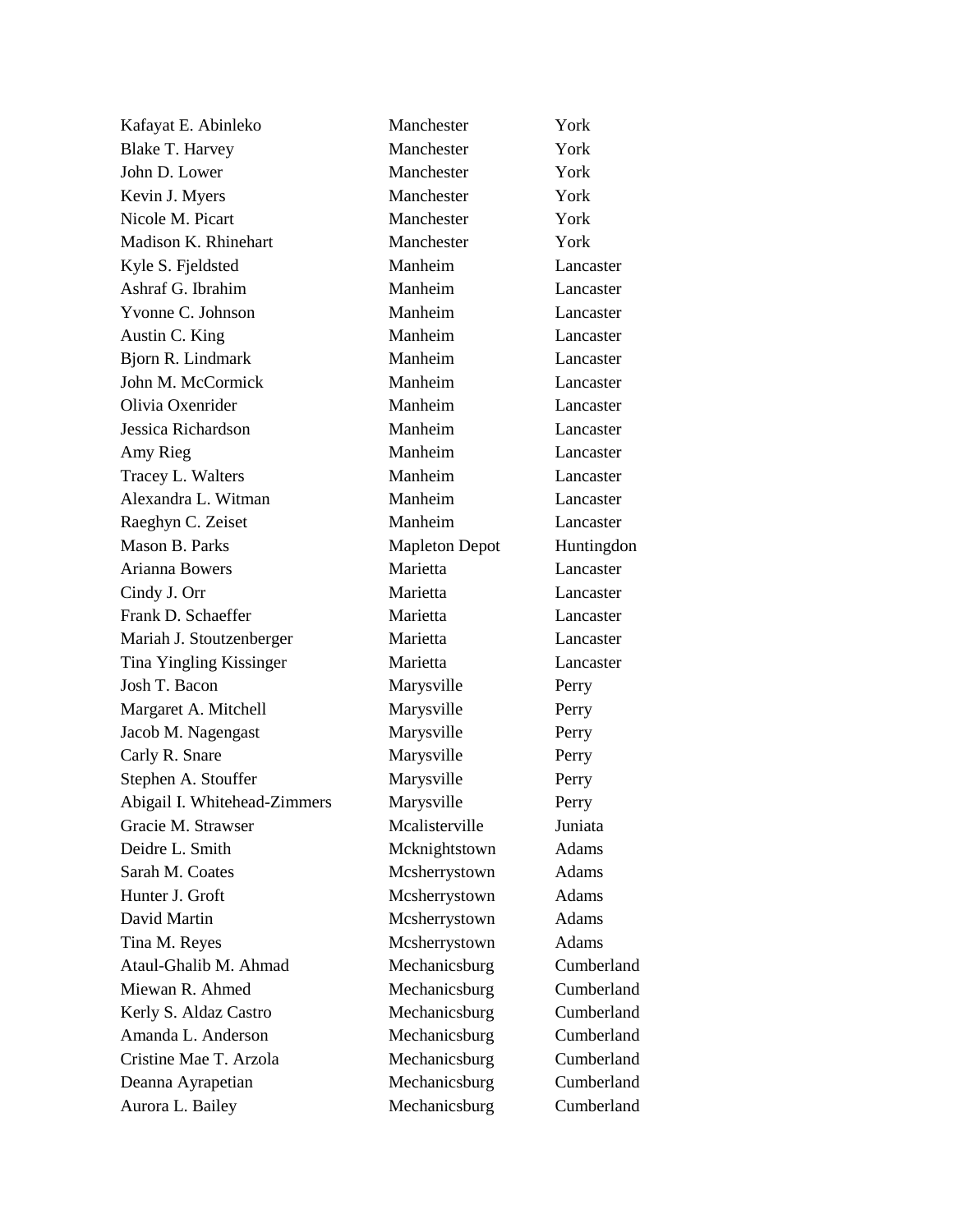Natalie E. Barilla Mechanicsburg Cumberland Chandler B. Boarman Mechanicsburg Cumberland Maria Breiner-Myers Lisa J. Buffington Mechanicsburg Cumberland McKenna Burger Mechanicsburg Cumberland Courtney L. Burridge Mechanicsburg Cumberland Jacob L. Cagle Mechanicsburg Cumberland Christian A. Calhoun Mechanicsburg Cumberland Melissa Campbell Mechanicsburg Cumberland Courtney E. Cassel Mechanicsburg Cumberland Tafadzwa K. Chakala Mechanicsburg Cumberland Matthew J. Chiboroski Mechanicsburg Cumberland Amanda M. Clouse Mechanicsburg Cumberland John E. Colarusso Mechanicsburg Cumberland Alex H. Cole Mechanicsburg Cumberland Brittanneeann Collins Mechanicsburg Cumberland Aaron M. Cook Mechanicsburg Cumberland Bryan M. Corbin Mechanicsburg Cumberland Ryan Corchado Mechanicsburg Cumberland Brandon S. Curry Mechanicsburg Cumberland Sarah C. Derr Mechanicsburg Cumberland Mariah R. Dorsey Mechanicsburg Cumberland Zachery M. Doss Mechanicsburg Cumberland Jackson J. Druck Mechanicsburg Cumberland Erin R. Eberly **Mechanicsburg** Cumberland Robert Edris Mechanicsburg Cumberland Abdul Karim Emadi Mechanicsburg Cumberland Jessica L. Ensminger Mechanicsburg Cumberland Chloe R. Ewing Mechanicsburg Cumberland Amber L. Fake Mechanicsburg Cumberland Shaun P. Fieseler Mechanicsburg Cumberland Michael K. Fox Mechanicsburg Cumberland Jarek I. German Mechanicsburg Cumberland Audrey L. Glassmyer Mechanicsburg Cumberland Bradley Hanshaw Mechanicsburg Cumberland Kaitlin N. Hetrick Mechanicsburg Cumberland James E. Hinckley Mechanicsburg Cumberland Michelle A. Huffer Mechanicsburg Cumberland Nicholas A. Hughes Mechanicsburg Cumberland Titus M. Irvin Mechanicsburg Cumberland Sainab A. Jire Mechanicsburg Cumberland Natalie E. Kaplan Mechanicsburg Cumberland

Tiffany M. Ballew Mechanicsburg Cumberland Mechanicsburg Cumberland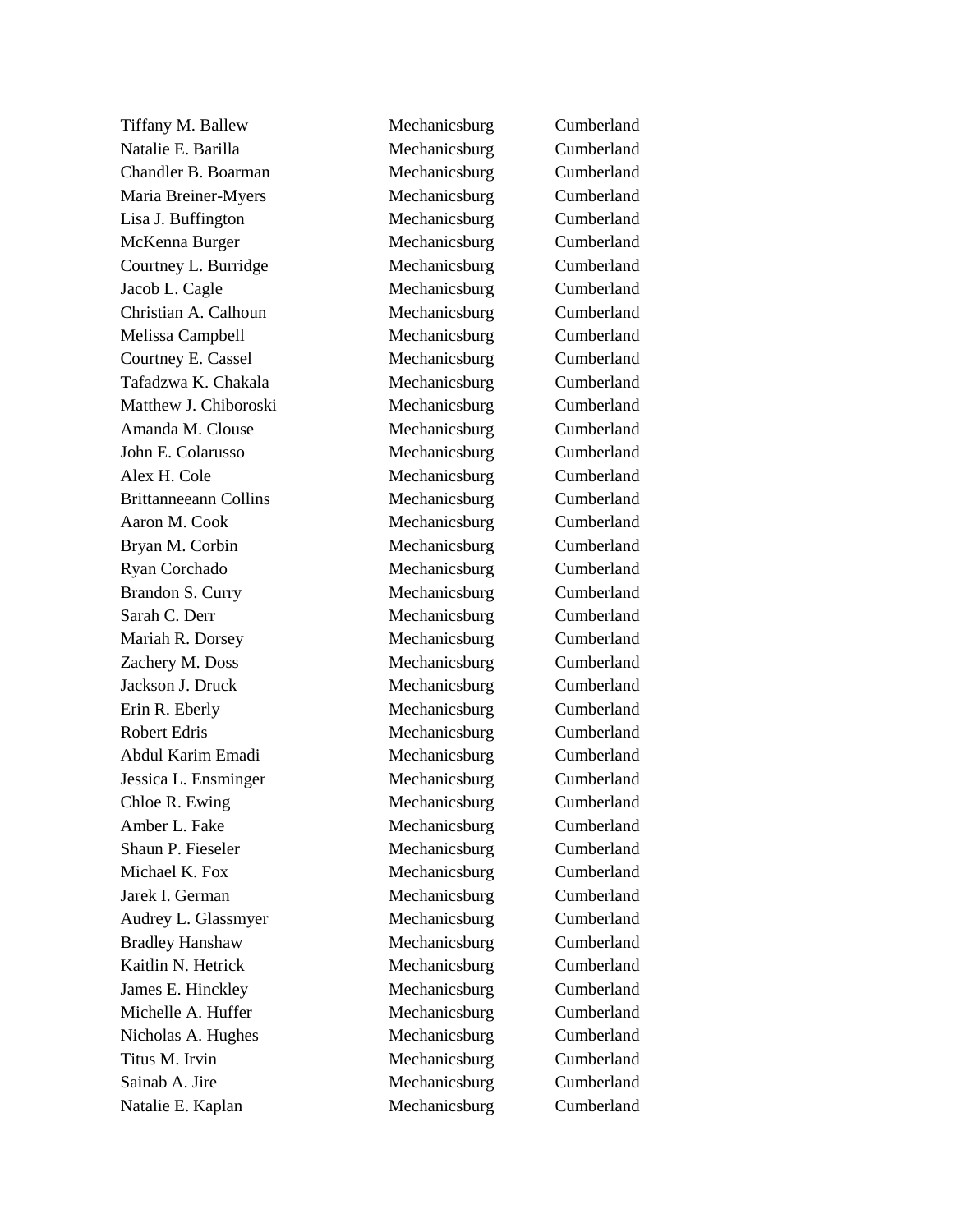Joshua L. Kitchen Mechanicsburg Cumberland Garrett M. Knisley Mechanicsburg Cumberland Miranda L. Kuykendall Mechanicsburg Cumberland Victoria R. Laird Mechanicsburg Cumberland Christopher V. Lautenbacher Mechanicsburg Cumberland Min-Ji Lee Mechanicsburg Cumberland Rachel S. Lenich Mechanicsburg Cumberland Justin J. Lenk Mechanicsburg Cumberland Adam C. Lighty Mechanicsburg Cumberland Erik M. Lucas Mechanicsburg Cumberland Tyler J. McDonald Mechanicsburg Cumberland Colin Moore Mechanicsburg Cumberland Kaileigh E. Nearhoof Mechanicsburg Cumberland An Hong Nguyen Mechanicsburg Cumberland Courtney M. Oppel Mechanicsburg Cumberland Alexandra D. Osipov Mechanicsburg Cumberland Annabella R. Palese Mechanicsburg Cumberland Bryan K. Poff Mechanicsburg Cumberland Hannah E. Quarterson Mechanicsburg Cumberland Samantha E. Renee Mechanicsburg Cumberland Samantha Reynolds Mechanicsburg Cumberland Mohamed O. Sankus Mechanicsburg Cumberland Steven Schreffler Mechanicsburg Cumberland Amber Schuman Mechanicsburg Cumberland Kevin L. Sheppard Mechanicsburg Cumberland Jonathan E. Sims Mechanicsburg Cumberland Fnu Tanzila Mechanicsburg Cumberland Nathaniel J. Taylor Mechanicsburg Cumberland Vibha Tiwari Mechanicsburg Cumberland Kyle J. Toohey Mechanicsburg Cumberland Melinda R. Toole Mechanicsburg Cumberland Griffin W. Tripp Mechanicsburg Cumberland Darren Troche Mechanicsburg Cumberland Alyssa D. Walters Mechanicsburg Cumberland Veronica R. Werner Mechanicsburg Cumberland Courtney C. Williams Mechanicsburg Cumberland Michael C. Wolfe Mechanicsburg Cumberland Erik Zart Mechanicsburg Cumberland Travis W. Zehring Mechanicsburg Cumberland Sarah Gress Mercersburg Franklin Bryan Hauck Middleburg Snyder Morgan E. Baumbach Middletown Dauphin Abigail M. Beutler Middletown Dauphin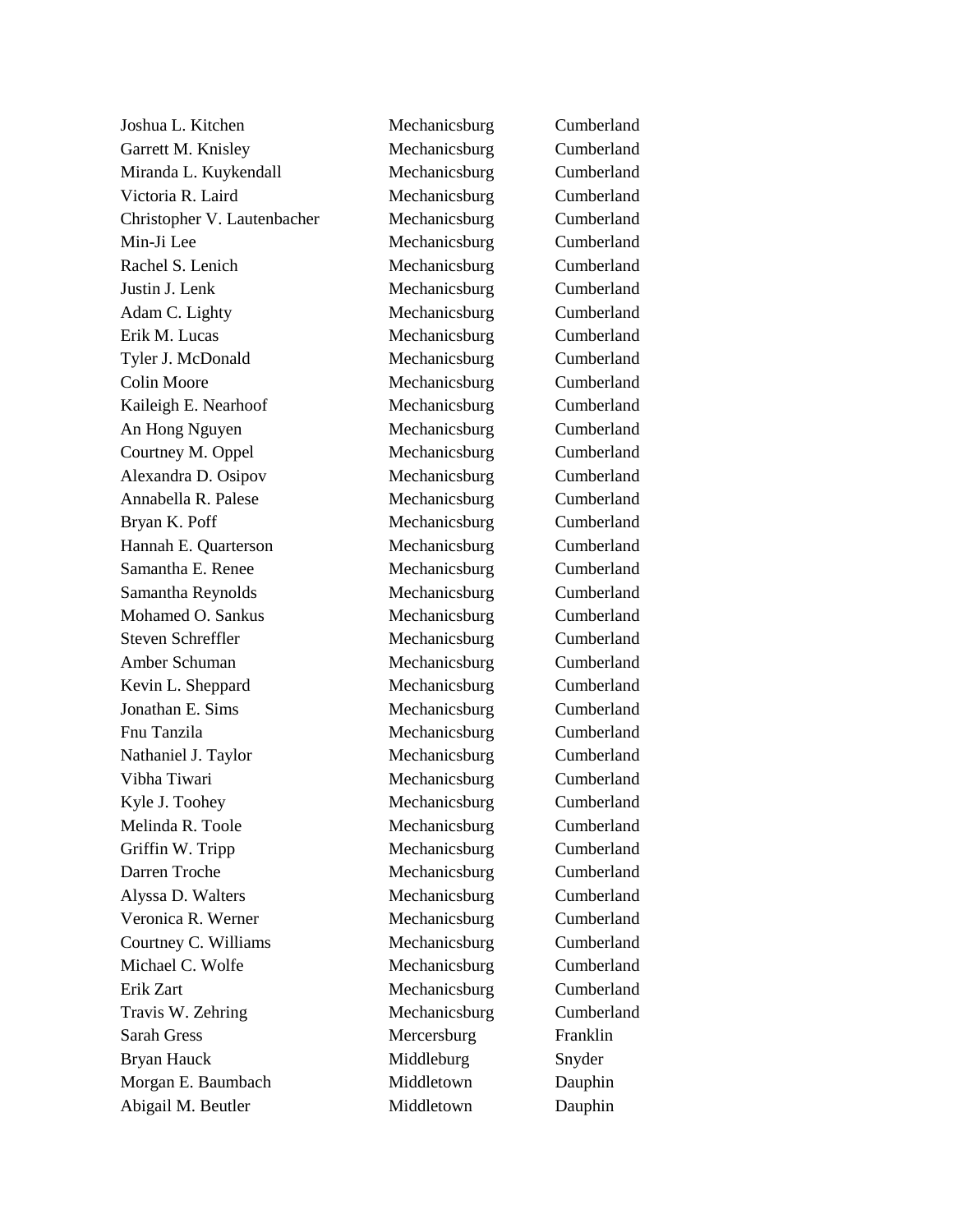| <b>Chloe Buckwalter</b>   | Middletown                 | Dauphin        |
|---------------------------|----------------------------|----------------|
| Christy M. Frisby         | Middletown                 | Dauphin        |
| Matthew J. Gibson         | Middletown                 | Dauphin        |
| Kirsten Hrobak            | Middletown                 | Dauphin        |
| Lidia Jerep Boge          | Middletown                 | Dauphin        |
| Chelsea R. John           | Middletown                 | Dauphin        |
| <b>Ryhan Lopatic</b>      | Middletown                 | Dauphin        |
| Nizar Loutfi              | Middletown                 | Dauphin        |
| Jean Mignon Mokono Nzinga | Middletown                 | Dauphin        |
| Alison N. Murray          | Middletown                 | Dauphin        |
| Zachary R. Myers          | Middletown                 | Dauphin        |
| Rachel L. Nelson          | Middletown                 | Dauphin        |
| Owen D. Shank             | Middletown                 | Dauphin        |
| Carly A. Williams         | Middletown                 | Dauphin        |
| Tristan J. Burns          | Mifflin                    | Juniata        |
| Jacob Eichenlaub          | Mifflinburg                | Union          |
| Javier N. Figueroa        | Mifflintown                | Juniata        |
| Anna M. Habbershon        | Mifflintown                | Juniata        |
| Glenn E. McMullen         | Mifflintown                | Juniata        |
| Megan N. Swartz           | Mifflintown                | Juniata        |
| <b>Wyatt Crum</b>         | Millersburg                | Dauphin        |
| Janelle M. Foulkrod       | Millersburg                | Dauphin        |
| Marissa L. Hines          | Millersburg                | Dauphin        |
| Abbie M. Hoy              | Millersburg                | Dauphin        |
| Christian L. Keiter       | Millersburg                | Dauphin        |
| Gwendolyn C. Anderson     | Millerstown                | Perry          |
| Hannah G. Bryner          | Millerstown                | Perry          |
| Leslie D. Demby           | Millerstown                | Perry          |
| Zachary R. Fortenbaugh    | Millerstown                | Perry          |
| Austin M. Gish            | Millerstown                | Perry          |
| Jacob R. MacDonald        | Millerstown                | Perry          |
| Jenna M. Matter           | Millerstown                | Perry          |
| Derek L. Peachey          | Millerstown                | Perry          |
| Leonard J. Yourth         | Millerstown                | Perry          |
| Samantha J. Balistrieri   | Millersville               | Lancaster      |
| James W. Duncan           | Millersville               | Lancaster      |
| Kuei Cheng Liu            | Millersville               | Lancaster      |
| James L. Newcomb          | Millersville               | Lancaster      |
| Kritsada Wongsa           | Millersville               | Lancaster      |
| Jarred N. Beck            | Milton                     | Northumberland |
| <b>Elizabeth Parker</b>   | Mont Alto                  | Franklin       |
| Julie E. Taylor           | Morgantown                 | <b>Berks</b>   |
| Adam M. Rubert            | <b>Mount Holly Springs</b> | Cumberland     |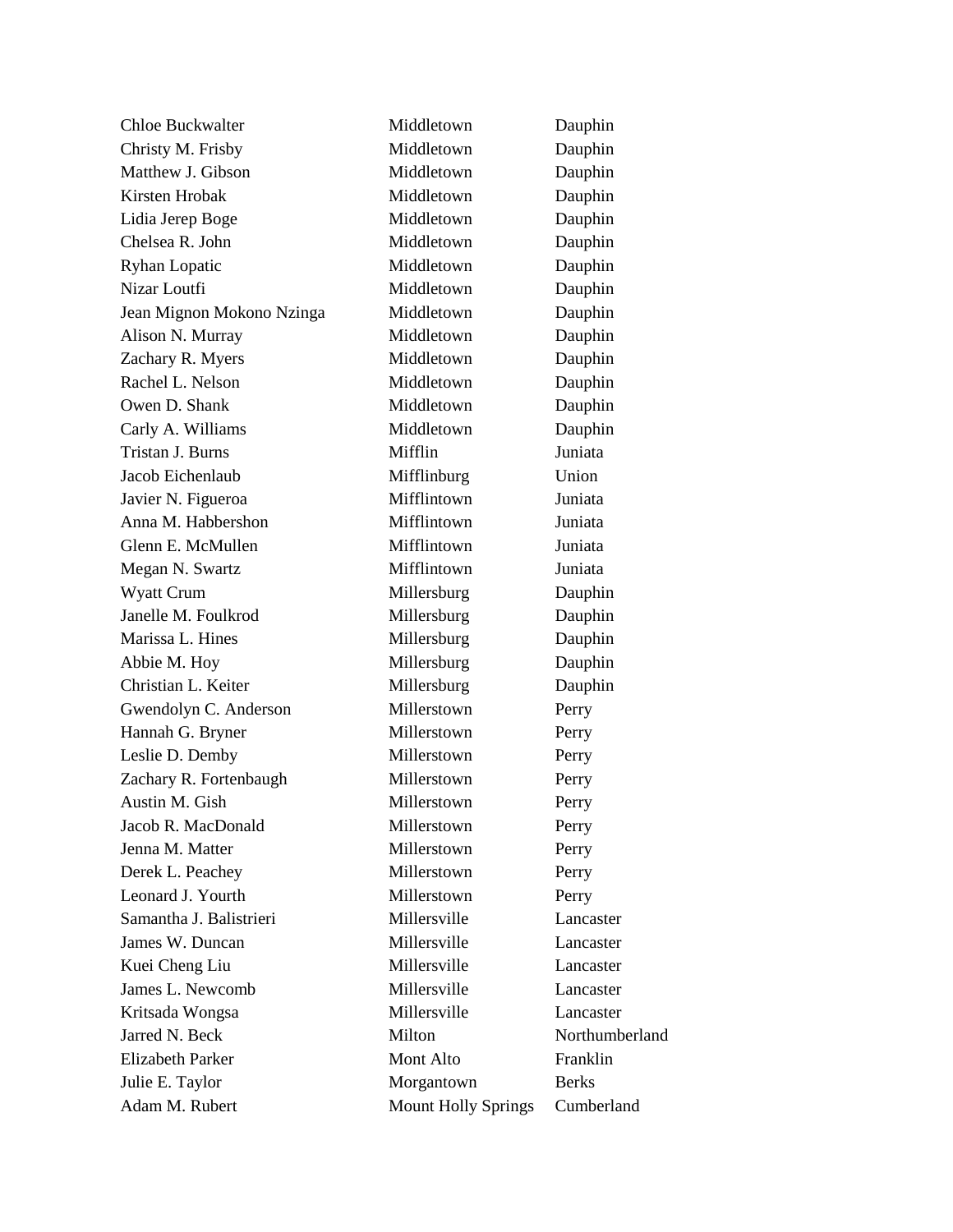| Lydia K. Brubaker       | Mount Joy                   | Lancaster  |
|-------------------------|-----------------------------|------------|
| Angelina R. Buckwalter  | Mount Joy                   | Lancaster  |
| Jennifer M. Eck         | Mount Joy                   | Lancaster  |
| Madison R. Eshbach      | Mount Joy                   | Lancaster  |
| Christina L. Freimark   | Mount Joy                   | Lancaster  |
| Sarah E. Hollinger      | Mount Joy                   | Lancaster  |
| <b>Jason Keener</b>     | Mount Joy                   | Lancaster  |
| Allexas R. Kirchgessner | Mount Joy                   | Lancaster  |
| Alec J. Piper           | Mount Joy                   | Lancaster  |
| Brigette M. Santora     | Mount Joy                   | Lancaster  |
| Benjamin M. Siakpere    | Mount Joy                   | Lancaster  |
| Ryan J. Simmons         | Mount Joy                   | Lancaster  |
| Jarrod A. Smith         | Mount Joy                   | Lancaster  |
| Lindsay K. Tarlecki     | Mount Joy                   | Lancaster  |
| Mindy Ellis             | <b>Mount Pleasant Mills</b> | Snyder     |
| <b>Conner Austin</b>    | Mount Wolf                  | York       |
| Robert E. Cooper        | Mount Wolf                  | York       |
| Sabastian B. Keister    | Mount Wolf                  | York       |
| Karly A. Mohr           | Mount Wolf                  | York       |
| Alec C. Schroter        | Mount Wolf                  | York       |
| Emma Strausbaugh        | Mount Wolf                  | York       |
| Kenneth M. Alvarez      | Mountville                  | Lancaster  |
| Thomas E. Eckman        | Mountville                  | Lancaster  |
| Dylan H. Althouse       | Myerstown                   | Lebanon    |
| Samuel R. Diamond       | Myerstown                   | Lebanon    |
| Zachary W. Eckel        | Myerstown                   | Lebanon    |
| Elizabeth Y. Geynovich  | Myerstown                   | Lebanon    |
| <b>Tyler Hill</b>       | Myerstown                   | Lebanon    |
| Anne O. Jay             | Myerstown                   | Lebanon    |
| Austin M. Kinney        | Myerstown                   | Lebanon    |
| Stephanie Palashnyuk    | Myerstown                   | Lebanon    |
| Ryan A. Rolon           | Myerstown                   | Lebanon    |
| Patrick S. Stevens      | Myerstown                   | Lebanon    |
| Rebecca E. Wolfe        | Myerstown                   | Lebanon    |
| Benjamin B. Groff       | Narvon                      | Lancaster  |
| Grace A. Heinrich       | Narvon                      | Lancaster  |
| David J. Stoltzfus      | Narvon                      | Lancaster  |
| Emily J. Saldana        | New Bloomfield              | Perry      |
| Dylan T. Claybaugh      | New Buffalo                 | Perry      |
| Asi S. Beya             | New Cumberland              | Cumberland |
| Morgan P. Brenneman     | New Cumberland              | Cumberland |
| Michael DeTemple        | New Cumberland              | Cumberland |
| Lester W. Ginanni       | New Cumberland              | Cumberland |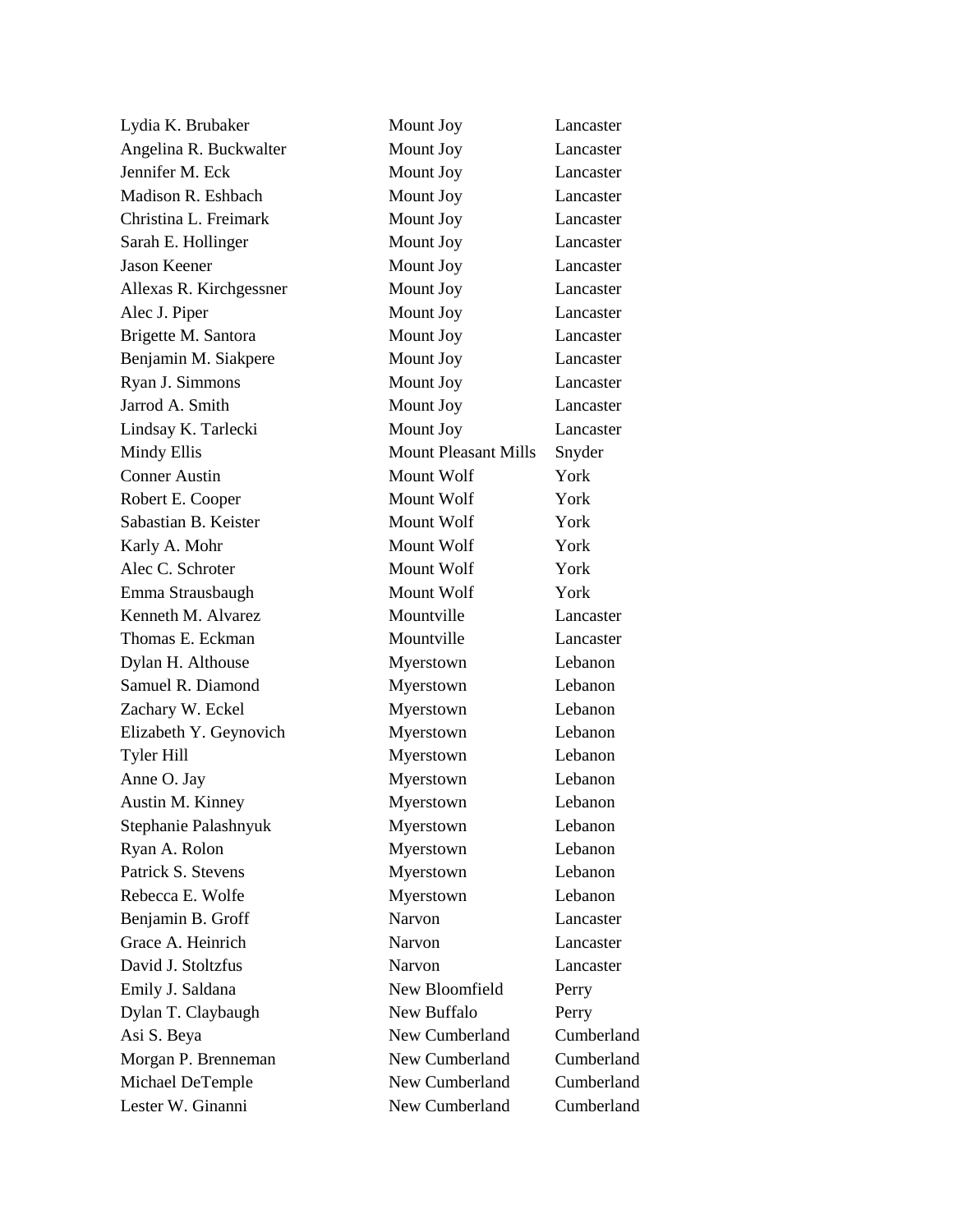Seth Jackson New Cumberland Cumberland Courtney A. McCullough New Cumberland Cumberland Ashley N. Miller New Cumberland Cumberland Taylor M. Montefour New Cumberland Cumberland Travis W. Myers New Cumberland Cumberland Harrison J. Noel New Cumberland Cumberland Amber Peters New Cumberland Cumberland Kateryna Popik New Cumberland Cumberland Alex Pulido New Cumberland Cumberland Shayne M. Reed New Cumberland Cumberland Willow Rende New Cumberland Cumberland Trent G. Resetar New Cumberland Cumberland Laura F. Ronemus New Cumberland Cumberland Reese A. Rupp New Cumberland Cumberland Bailey A. Sacoman New Cumberland Cumberland Donald G. Shatzer New Cumberland Cumberland Madison K. Sheibley New Cumberland Cumberland Louis M. Weiss New Cumberland Cumberland Tucker G. Wintermyer New Cumberland Cumberland Nicholas J. Wolf New Cumberland Cumberland Kisha A. Young New Cumberland Cumberland Cheyenne T. Herrell New Freedom York Ashley N. Nace New Freedom York Victoria H. Rassa New Freedom York Katelyn A. Cox New Holland Lancaster Lijing Dong New Holland Lancaster Richard M. Hodge New Holland Lancaster Kristen B. Martin New Holland Lancaster Jethro Nolt New Holland Lancaster Cameron J. Sensenig New Holland Lancaster Maranda P. Sisler New Holland Lancaster Darrell J. Walker New Holland Lancaster Cody J. Zook New Holland Lancaster Sierra J. Clabaugh New Oxford Adams Kristen R. Faust New Oxford Adams Hannah G. Fenby New Oxford Adams Jose A. Garcia-Valenzuela New Oxford Adams Nicholas A. Keefer New Oxford Adams Richard G. Kelley New Oxford Adams Joshua R. King New Oxford Adams Brittany N. Ladbrook New Oxford Adams

Evan M. Hricak New Cumberland Cumberland Georgina G. Nunez New Oxford Adams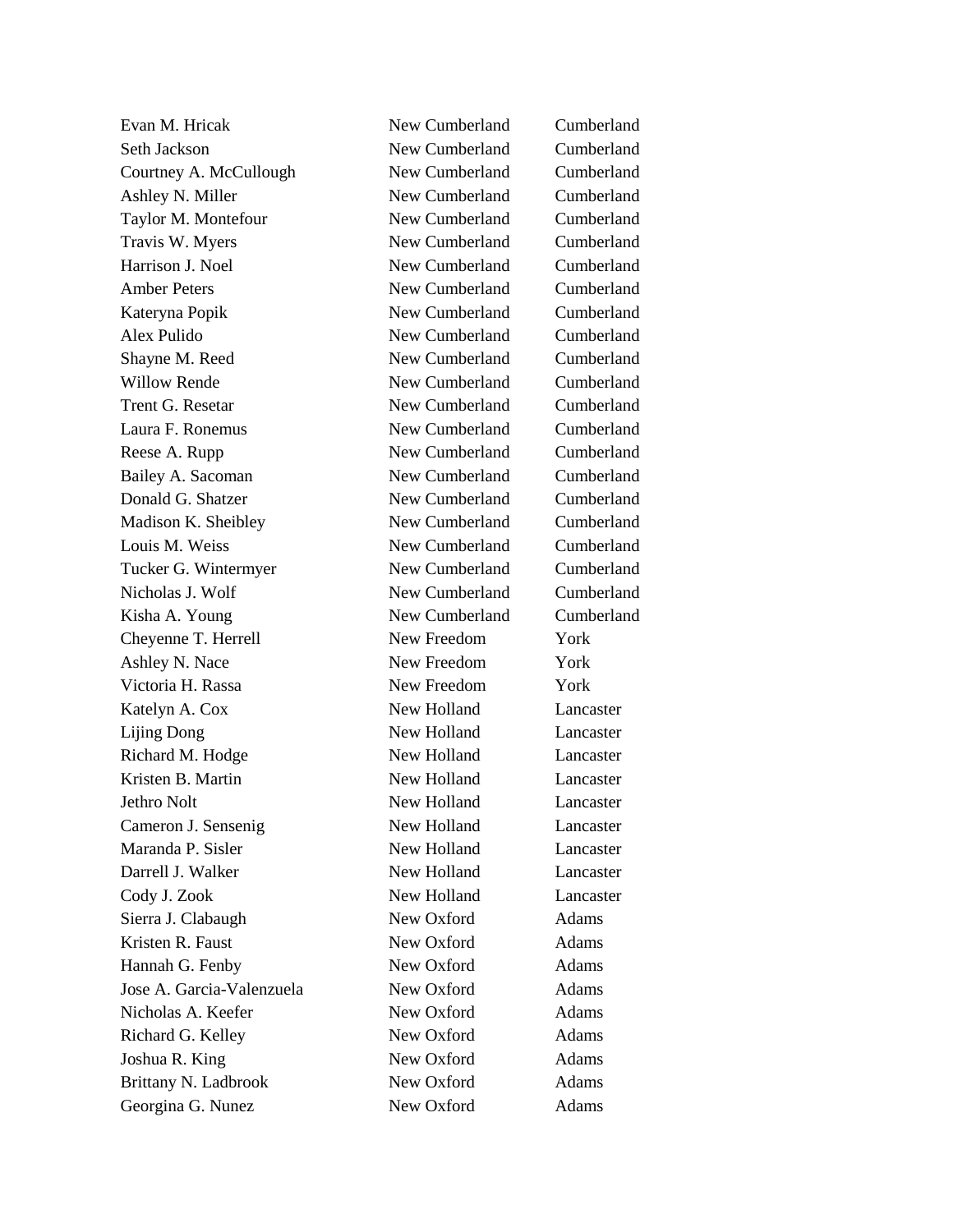Alexandra M. Redding New Oxford Adams Kristen M. Reimer New Oxford Adams Belma Sabic New Oxford Adams Alicia Smith New Oxford Adams Matthew A. Sokolowski New Oxford Adams Madison G. Topper New Oxford Adams Carmen M. Townsend New Oxford Adams Amelia A. McKnight New Park York Kaitlyn M. Duncan New Providence Lancaster Kimberlee S. Duncan New Providence Lancaster Richard Guiliani New Providence Lancaster Chelsea G. Ressler New Providence Lancaster KateLynne Hummel Newburg Cumberland Cole J. Adams Newmanstown Lebanon Rachel M. Bair Newmanstown Lebanon Sara A. Bentz Newmanstown Lebanon Billie Jo Glassmoyer Newmanstown Lebanon Courtney A. Hogeland Newmanstown Lebanon Dena D. Fickes Newport Perry Haydyn L. OBrien Newport Perry Greg Schreiber Newport Perry Craig M. Wright Newport Perry Joseph Rienzi Newtown Bucks Brian D. Bennett Newville Cumberland Brock J. Fetchkan Newville Cumberland Rachel A. Ranyak Newville Cumberland Wayne R. White Newville Cumberland David E. Williams Newville Cumberland Britany M. Slobodjian Nottingham Chester Sara Desso **Oberlin** Dauphin Wanda A. VanHorn **Oberlin** Oberlin Dauphin Sean M. Hosterman **Contrainer Orrtanna** Adams Quintina Smith Orrtanna Adams Michael D. Sykes **Orrtanna** Adams Merissa M. Martin Osceola Mills Clearfield Kevin S. Jones Oxford Chester Colbi Carr Palmyra Lebanon Angela L. Davis Palmyra Lebanon Dylan J. Dodson Palmyra Lebanon Megan L. Duffy Palmyra Palmyra Lebanon Sage D. Erdman Palmyra Palmyra Lebanon Michael J. Hall Palmyra Lebanon JohnMichael L. Harriman Palmyra Lebanon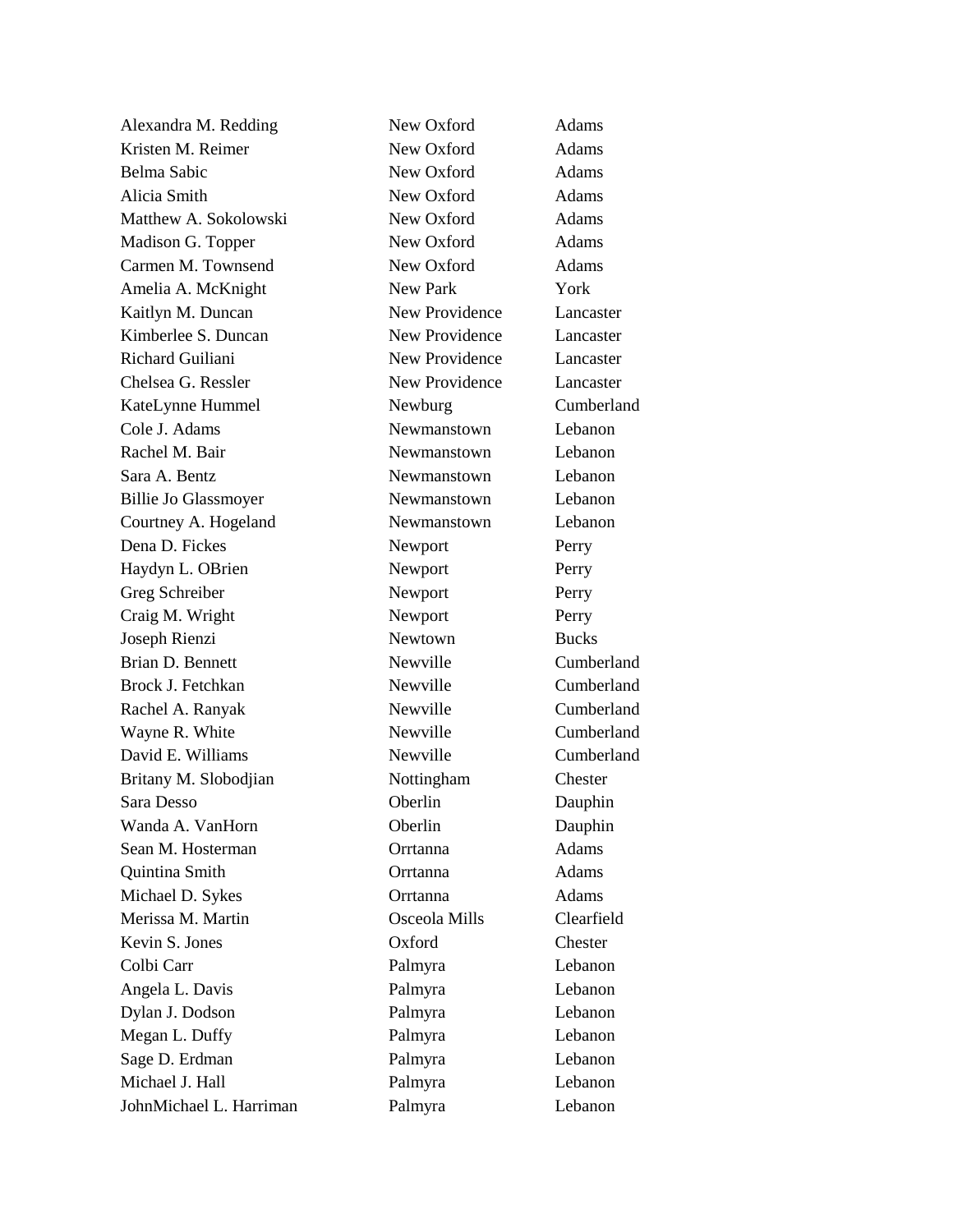Deanna M. Miller Palmyra Lebanon Shelby P. Cosgrove Paradise Lancaster Tatiana A. Bowers Philadelphia Philadelphia Steven Carr Port Trevorton Snyder Emily K. Moore **Quarryville** Lancaster Charles B. Farley Red Lion York

William T. Hepp Palmyra Palmyra Lebanon Janelle E. Hibshman Palmyra Lebanon Lauren Radkiewicz Palmyra Lebanon Tiffany Sheetz Palmyra Lebanon Kelly S. Shughart Palmyra Lebanon Rachael C. Talalai Palmyra Lebanon Jessica A. Theurer **Palmyra** Palmyra Lebanon Son K. Tran Palmyra Lebanon Luke B. Viozzi Palmyra Lebanon Brittany Hershey Paradise Lancaster Katie K. Stoltzfus Paradise Lancaster Brooke A. Mazepink Parkesburg Chester Albrea M. Doss Peach Bottom Lancaster Makayla L. Pluck Peach Bottom Lancaster Benjamin J. Bridge Pequea Lancaster Zhong D. Li Philadelphia Philadelphia Alexandra C. Deitrich Pine Grove Schuylkill John M. Shenk Pine Grove Schuylkill Adrienne A. Fells Pittsburgh Allegheny Madeline T. Reese Port Trevorton Snyder Sabrina Bomberger Quarryville Lancaster Caitlynn E. Cozzone Quarryville Lancaster Nicole M. Abreu Reading Berks Tia M. Mauro Reading Berks Kyle R. Staron Reading Berks Corrie L. Agim Red Lion Red Lion Matthew E. Browning Red Lion York Heather Caraway **Red Lion** York Alia A. Dyke Red Lion York Bethany A. Epperson Red Lion York Joshua Harding Red Lion York Corey A. Hoffman Red Lion York Isaac F. Kamara Red Lion York Zenah N. Mayaka Red Lion York Lily K. McGahan Red Lion York Ashley Rodriguez Red Lion York Mackade W. Smith Red Lion York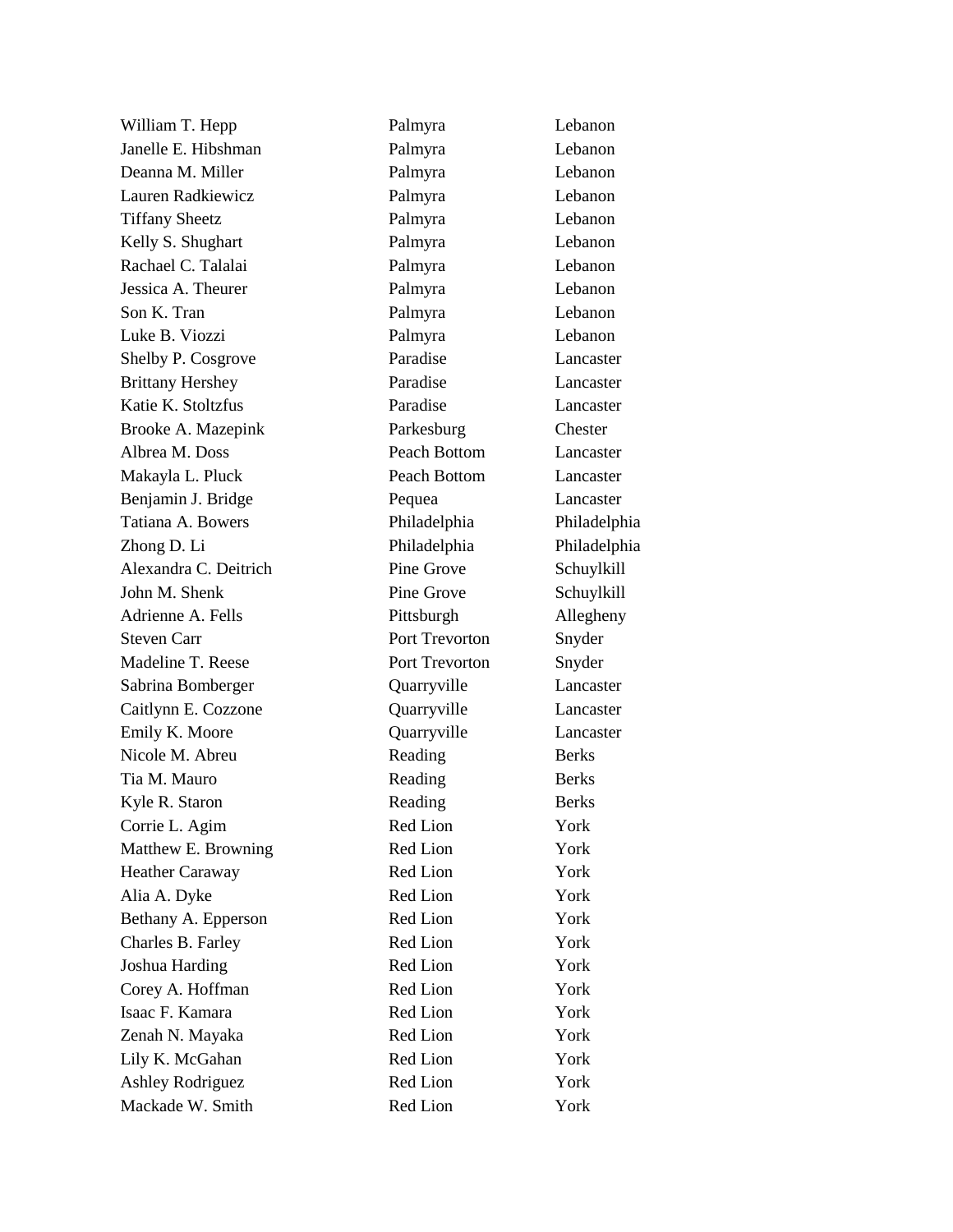| Samantha J. Sprenkle       | Red Lion             | York         |
|----------------------------|----------------------|--------------|
| Tucker J. Stokes           | Red Lion             | York         |
| <b>Ruzhou Tang</b>         | Red Lion             | York         |
| David K. Weaver            | Red Lion             | York         |
| Anna M. Williams           | Red Lion             | York         |
| Andrew Spickler            | Reedsville           | Mifflin      |
| Emily G. Eisele            | Richfield            | Juniata      |
| Justin M. Gasswint         | Rossville            | York         |
| Ashley A. Hnath            | <b>Saint Marys</b>   | Elk          |
| Eric C. Gervasio           | <b>Saint Thomas</b>  | Franklin     |
| <b>Buddie A. Watkins</b>   | <b>Saint Thomas</b>  | Franklin     |
| Tyler J. Boyer             | Schuylkill Haven     | Schuylkill   |
| Ian R. Hackenberg          | Selinsgrove          | Snyder       |
| Hannah J. Davis            | Seven Valleys        | York         |
| Alexander P. Prevas        | Seven Valleys        | York         |
| Kristi J. Rauhauser        | Seven Valleys        | York         |
| <b>Nancy Stevens</b>       | Seven Valleys        | York         |
| Maggie G. Brown            | <b>Shermans Dale</b> | Perry        |
| Shannah N. Carbaugh        | <b>Shermans Dale</b> | Perry        |
| Trevor E. Echols           | <b>Shermans Dale</b> | Perry        |
| <b>Austin Foose</b>        | <b>Shermans Dale</b> | Perry        |
| Dena E. Michael            | <b>Shermans Dale</b> | Perry        |
| Adam L. Smith              | <b>Shermans Dale</b> | Perry        |
| Alison J. Dietrich         | Shillington          | <b>Berks</b> |
| MaKiela R. Burkholder      | Shippensburg         | Cumberland   |
| Levi J. Cressler           | Shippensburg         | Cumberland   |
| Angela L. Franklin         | Shippensburg         | Cumberland   |
| Penelope L. Heichel        | Shippensburg         | Cumberland   |
| Justin R. Kirk             | Shippensburg         | Cumberland   |
| <b>Brianna Murphy</b>      | Shippensburg         | Cumberland   |
| Amanda R. Navas            | Shippensburg         | Cumberland   |
| Grant R. Rutledge          | Shippensburg         | Cumberland   |
| Blake A. Taylor            | Shippensburg         | Cumberland   |
| Douglas K. Edgar           | Shiremanstown        | Cumberland   |
| Daniel N. Hinssen          | Shiremanstown        | Cumberland   |
| Albert J. Hykes            | Shiremanstown        | Cumberland   |
| David L. Lagerholm         | Shiremanstown        | Cumberland   |
| Javier Ortiz Aldaz         | Shiremanstown        | Cumberland   |
| Paris Wright               | Shiremanstown        | Cumberland   |
| Nina M. Barco              | Shrewsbury           | York         |
| <b>Elizabeth Davenport</b> | Shrewsbury           | York         |
| Meredith E. Gibson         | Shrewsbury           | York         |
| Nicole L. Glatfelter       | Shrewsbury           | York         |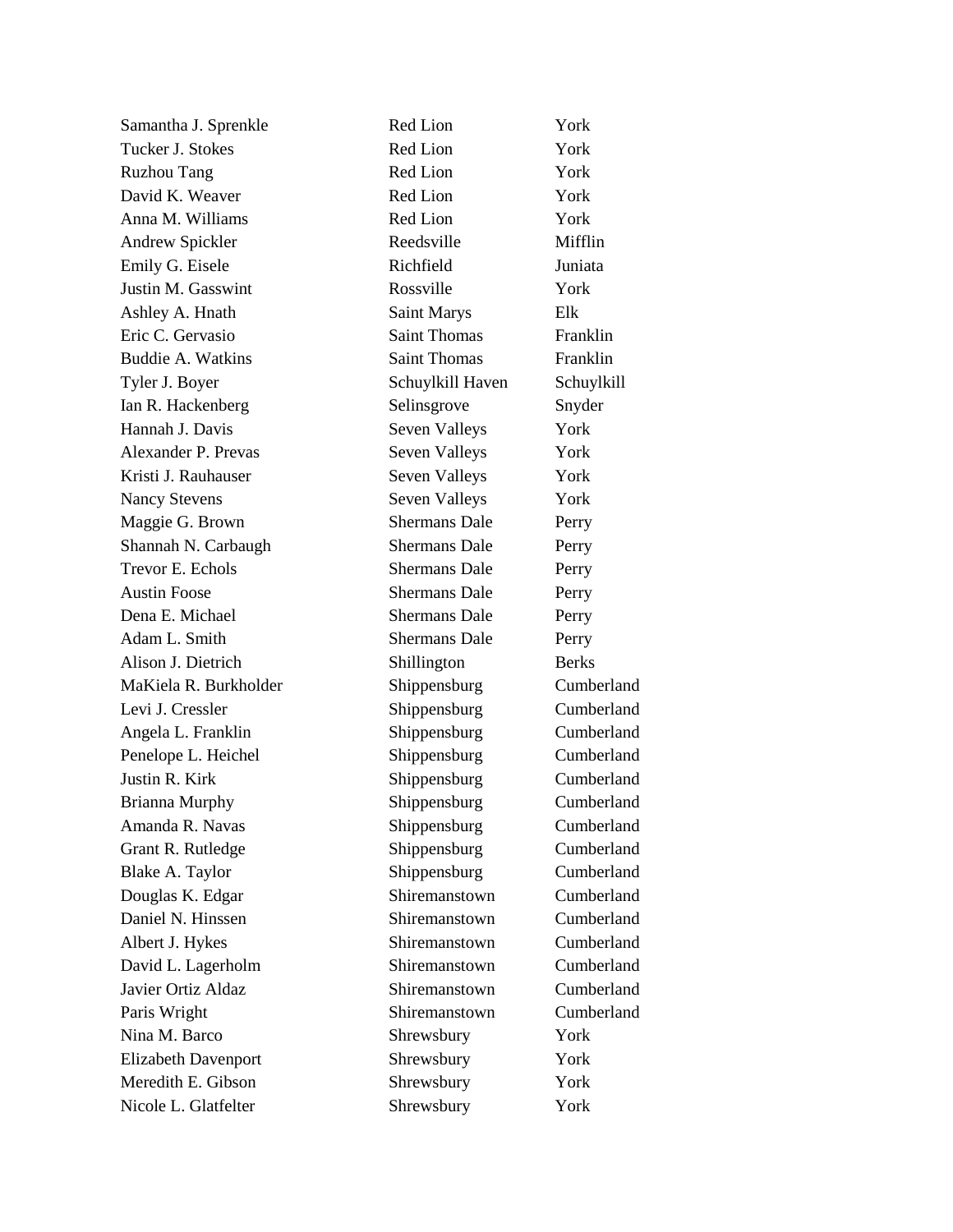| Sai Vaishnavi Kandala      | Shrewsbury            | York           |
|----------------------------|-----------------------|----------------|
| <b>Vikas Patel</b>         | Shrewsbury            | York           |
| John E. Whitesell          | Shrewsbury            | York           |
| Joshua L. Swope            | <b>Sinking Spring</b> | <b>Berks</b>   |
| Brittany A. Oliver         | Smithmill             | Clearfield     |
| Jill A. Kepiro             | Smoketown             | Lancaster      |
| Courtney L. Burgard        | Snydertown            | Northumberland |
| Ha ni Lee                  | Spring Grove          | York           |
| Madison L. Overby          | <b>Spring Grove</b>   | York           |
| Kelsey L. Ruhlman          | Spring Grove          | York           |
| Chase M. Sapp              | Spring Grove          | York           |
| Shawn M. Stiles            | <b>Spring Grove</b>   | York           |
| Caitlin F. Wood            | Spring Grove          | York           |
| Sarah L. Zavatsky          | Spring Grove          | York           |
| Sorcha K. Dundon           | <b>State College</b>  | Centre         |
| Randy C. Moore             | <b>State Line</b>     | Franklin       |
| Doni Anders                | Steelton              | Dauphin        |
| Kyra Horst                 | <b>Stevens</b>        | Lancaster      |
| <b>Matthew McKinney</b>    | <b>Stevens</b>        | Lancaster      |
| <b>Emily Parrish</b>       | <b>Stevens</b>        | Lancaster      |
| Jared L. Sauder            | <b>Stevens</b>        | Lancaster      |
| Andrew Bartkowski          | Stewartstown          | York           |
| Jeffrey E. Jones           | Stewartstown          | York           |
| Cory R. Madison            | Stewartstown          | York           |
| Anna McEvoy                | Stewartstown          | York           |
| <b>Brooke C. Powers</b>    | Stewartstown          | York           |
| Joshua R. Rager            | Stewartstown          | York           |
| Collin A. Walsh            | Stewartstown          | York           |
| <b>Shannon Campbell</b>    | Strasburg             | Lancaster      |
| Megan P. Spalletta-Ferrari | Strasburg             | Lancaster      |
| Juliet G. Wall             | Strasburg             | Lancaster      |
| David S. Brown             | Sunbury               | Northumberland |
| Amilee M. Miller           | Sunbury               | Northumberland |
| Aaron Blain                | Talmage               | Lancaster      |
| Joshua C. Duty             | Talmage               | Lancaster      |
| <b>Aaron Garner</b>        | Temple                | <b>Berks</b>   |
| Daniel C. Styer            | Terre Hill            | Lancaster      |
| Shannon E. Bolton          | Thomasville           | York           |
| Bethany K. Fuhrman         | Thomasville           | York           |
| Ross Woodcock              | Thompsontown          | Juniata        |
| Cole L. Barnhardt          | <b>Tower City</b>     | Schuylkill     |
| Hunter A. Bordner          | <b>Tower City</b>     | Schuylkill     |
| Matthew L. Myers           | Warminster            | <b>Bucks</b>   |
|                            |                       |                |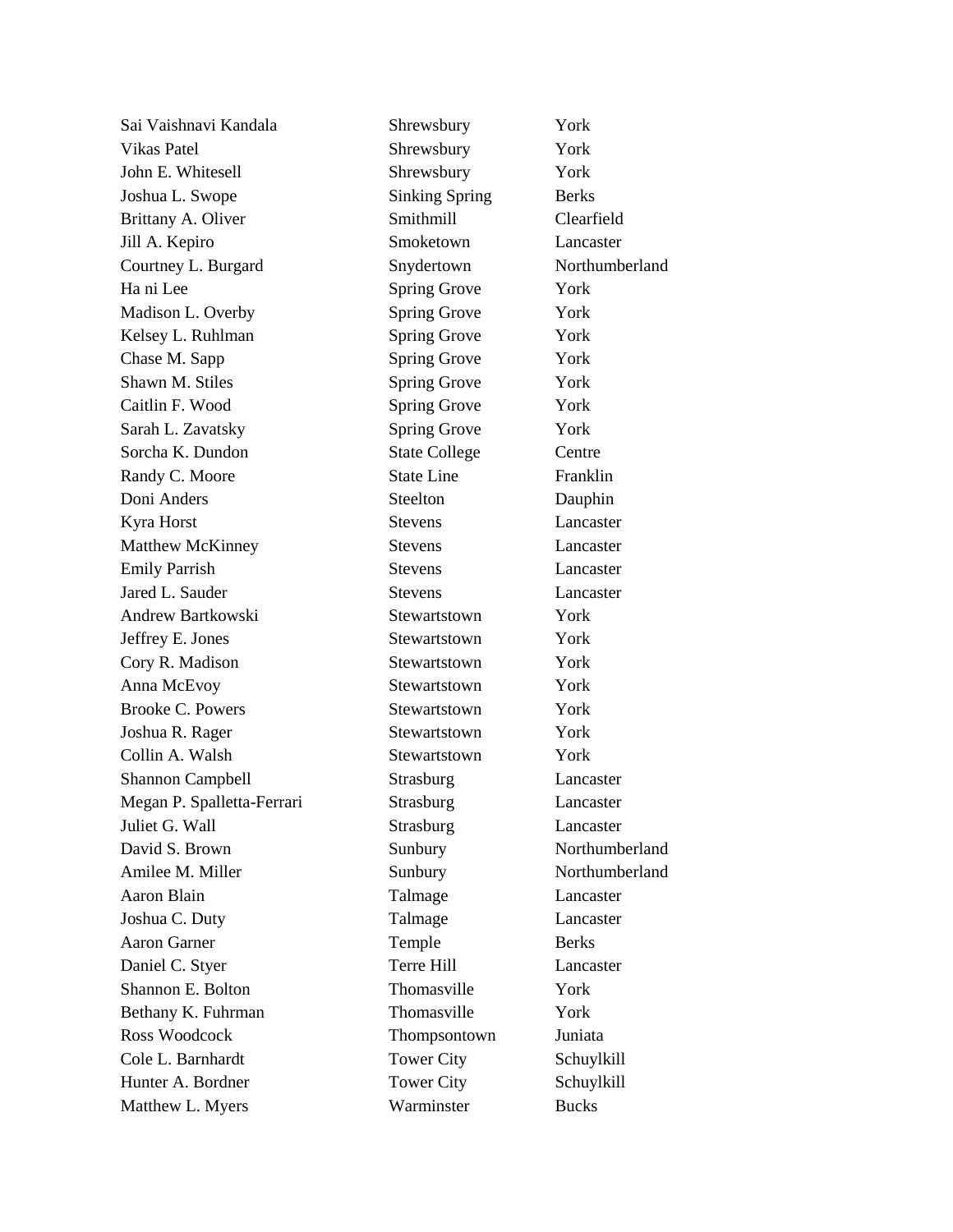| John M. Duchnowski       | Waterford            | Erie      |
|--------------------------|----------------------|-----------|
| Alexander McQueen        | Waynesboro           | Franklin  |
| <b>Casey Pauley</b>      | Waynesboro           | Franklin  |
| Grace J. Wagner          | Waynesboro           | Franklin  |
| Lindsay D. Eyler         | Wellsboro            | Tioga     |
| Skylar M. Beard          | Wellsville           | York      |
| Alex Schargorodsky       | Wellsville           | York      |
| Keia Jenkins             | Wiconisco            | Dauphin   |
| <b>Emily Eck</b>         | Williamsport         | Lycoming  |
| Katharine Gordon         | <b>Willow Street</b> | Lancaster |
| Jennifer L. Groff        | <b>Willow Street</b> | Lancaster |
| <b>Stephen Lownsbery</b> | <b>Willow Street</b> | Lancaster |
| Austin M. Pfeffer        | <b>Willow Street</b> | Lancaster |
| Katharine M. Rosa        | <b>Willow Street</b> | Lancaster |
| Jeremy M. Edlund         | Windsor              | York      |
| Lauren M. Hess           | Windsor              | York      |
| Sarah J. Hoyer           | Windsor              | York      |
| Daniel M. Reigart        | Windsor              | York      |
| Edward R. Smith          | Windsor              | York      |
| Austin M. Tome           | Windsor              | York      |
| Bridget A. Gerba         | Winfield             | Union     |
| Jessica D. Tornez        | Winfield             | Union     |
| Alex J. Cooley           | Wrightsville         | York      |
| Katherine N. Greenwood   | Wrightsville         | York      |
| Erin N. Habecker         | Wrightsville         | York      |
| Emily E. Hyser           | Wrightsville         | York      |
| Taryn L. Kelly           | Wrightsville         | York      |
| Racheal L. Smuck         | Wrightsville         | York      |
| Saheed Abinleko          | York                 | York      |
| <b>Fatin Alashoor</b>    | York                 | York      |
| Cortni N. Allen          | York                 | York      |
| Sean P. Allen            | York                 | York      |
| Ricky A. Anders          | York                 | York      |
| Kasie L. Bahn            | York                 | York      |
| Andrew G. Braddy         | York                 | York      |
| Faith Brenneman          | York                 | York      |
| Seth R. Brickner         | York                 | York      |
| Cory A. Brown            | York                 | York      |
| Paige Bruckart           | York                 | York      |
| Betzy Camacho Suero      | York                 | York      |
| Kate N. Castillo         | York                 | York      |
| Wesley R. Christie       | York                 | York      |
| Destiney M. Combs        | York                 | York      |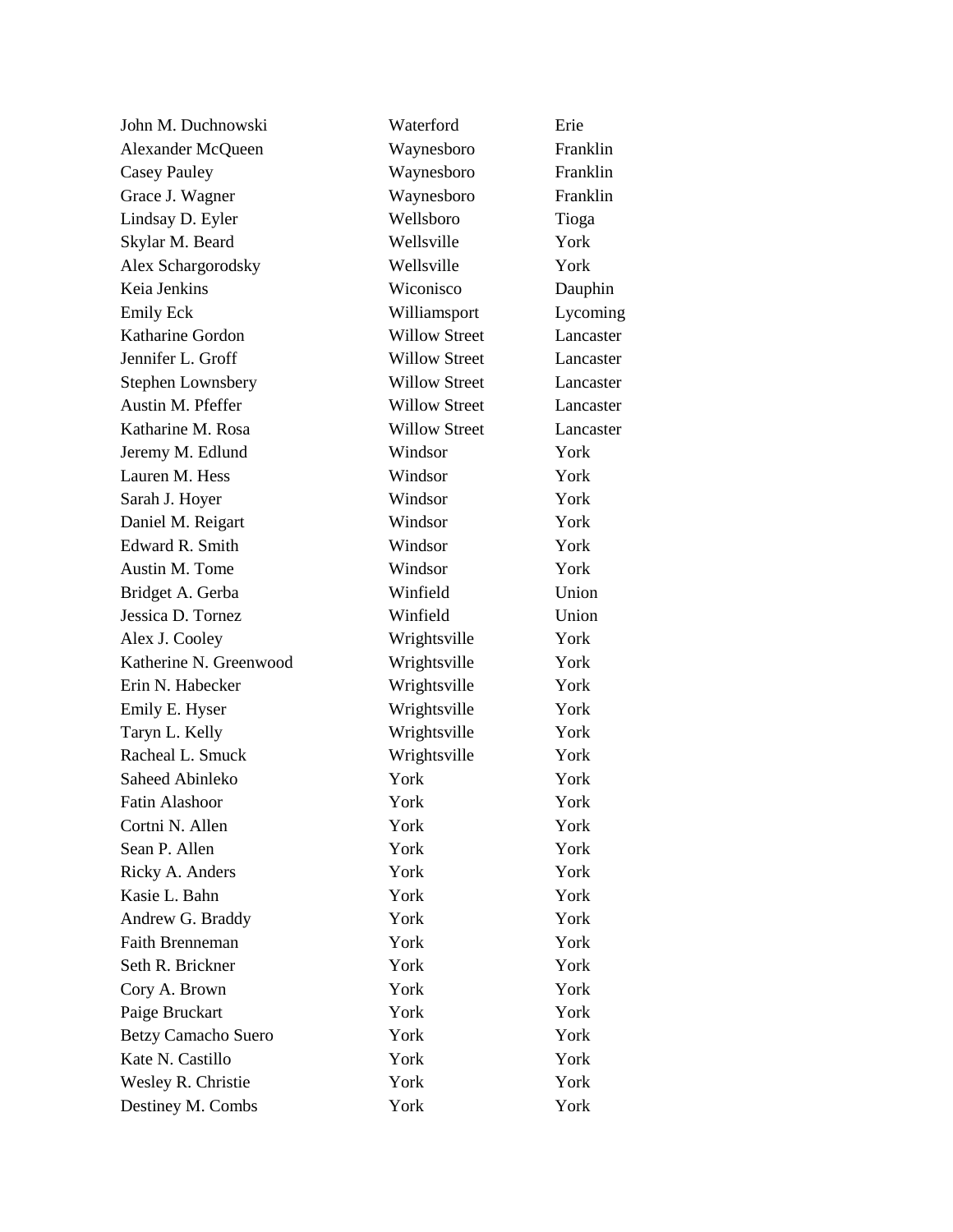| Marli Contino           | York | York |
|-------------------------|------|------|
| Blake L. Culp-Henise    | York | York |
| Nathan R. Davis         | York | York |
| Eliah M. DeSeta         | York | York |
| Michael J. Diblasi      | York | York |
| Michael J. Duke         | York | York |
| Isaac M. Ensminger      | York | York |
| Jordan N. Fenton        | York | York |
| Heather M. Fiore        | York | York |
| Raven M. Fortson        | York | York |
| Charmaine A. Foster     | York | York |
| Felicia M. Frickx       | York | York |
| Nicholas A. Furr        | York | York |
| Patrick L. Gallagher    | York | York |
| James W. Hatcher        | York | York |
| Mykela M. Heidel        | York | York |
| Katelyn J. Heilman      | York | York |
| Keara N. Higgins        | York | York |
| Mandy D. Holtzapple     | York | York |
| Katlyn R. Howard        | York | York |
| Michael Hoye            | York | York |
| Zackery A. Inamagua     | York | York |
| Kinna Jackson           | York | York |
| Joni R. Koehler         | York | York |
| Timofey N. Kolchuk      | York | York |
| Nicole L. Krueger       | York | York |
| <b>Dylan Landes</b>     | York | York |
| Tricia C. Landis        | York | York |
| Megan R. Levin          | York | York |
| Ritta V. Lunchenko      | York | York |
| Suzanna V. Lunchenko    | York | York |
| <b>Elvis Martinez</b>   | York | York |
| David M. McArthur       | York | York |
| Erin C. McWatters       | York | York |
| Michael G. Melhorn      | York | York |
| Kirsten Milunic         | York | York |
| Deborah A. Moak         | York | York |
| Bradley A. Moore        | York | York |
| Monica A. Mort          | York | York |
| <b>Bethany Mortorff</b> | York | York |
| Kaitlin J. Mueller      | York | York |
| Shermeen A. Muhammad    | York | York |
| Ciara Musser            | York | York |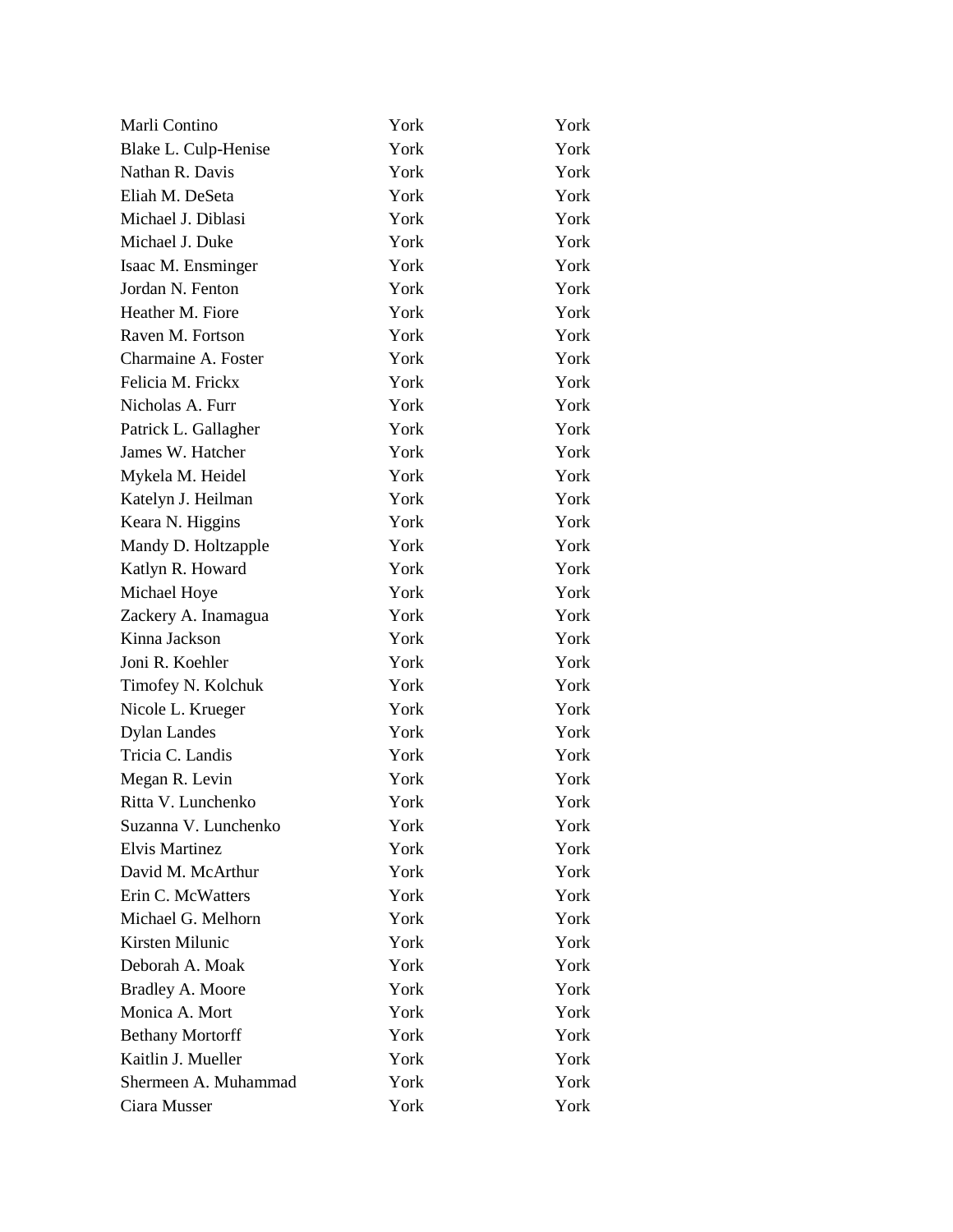| Jamie E. Naugle          | York                | York         |
|--------------------------|---------------------|--------------|
| Sierra C. Newcomer       | York                | York         |
| Sheila M. Nieves         | York                | York         |
| Rashin Osman             | York                | York         |
| Amanda J. Peters         | York                | York         |
| Jaron D. Picking         | York                | York         |
| Paola N. Ramos Arroyo    | York                | York         |
| Ryan M. Randolph         | York                | York         |
| Peta Gaye D. Redwood     | York                | York         |
| Samantha Richerick       | York                | York         |
| William C. Roe           | York                | York         |
| Maria Camila Ruiz Rojas  | York                | York         |
| William A. Salters       | York                | York         |
| Kristen N. Samsel        | York                | York         |
| Diane L. Samuel          | York                | York         |
| Andrew M. Schwartz       | York                | York         |
| Parth P. Shah            | York                | York         |
| Nataly Shevchyk          | York                | York         |
| Momoka Simmons           | York                | York         |
| Brandi L. Snyder         | York                | York         |
| Nicholas A. Snyder       | York                | York         |
| Trisha M. Souders        | York                | York         |
| Amanda M. Spalla         | York                | York         |
| Rachel L. Steed          | York                | York         |
| Chad M. Steward          | York                | York         |
| Victor Svistunov         | York                | York         |
| Julieanne K. Thomas      | York                | York         |
| Madison N. Thompson      | York                | York         |
| Gabrielle E. Tozlu       | York                | York         |
| JoAngela Velasques Brown | York                | York         |
| Cristian A. Velez        | York                | York         |
| Taylor M. Vilkas         | York                | York         |
| Devon M. Waldrop         | York                | York         |
| Heady Ynfante            | York                | York         |
| Ning Zheng               | York                | York         |
| Katlyn A. Beard          | York Haven          | York         |
| Kellianne Boyer          | York Haven          | York         |
| Cara L. Bradley          | <b>York Springs</b> | <b>Adams</b> |
| Morgan E. Brown          | <b>York Springs</b> | Adams        |
| Heath B. McLaren         | <b>York Springs</b> | Adams        |
| Jeremy B. Nease          | <b>York Springs</b> | Adams        |
| Monica G. Petrick        | <b>York Springs</b> | Adams        |
| Joshua M. Schuhart       | <b>York Springs</b> | Adams        |